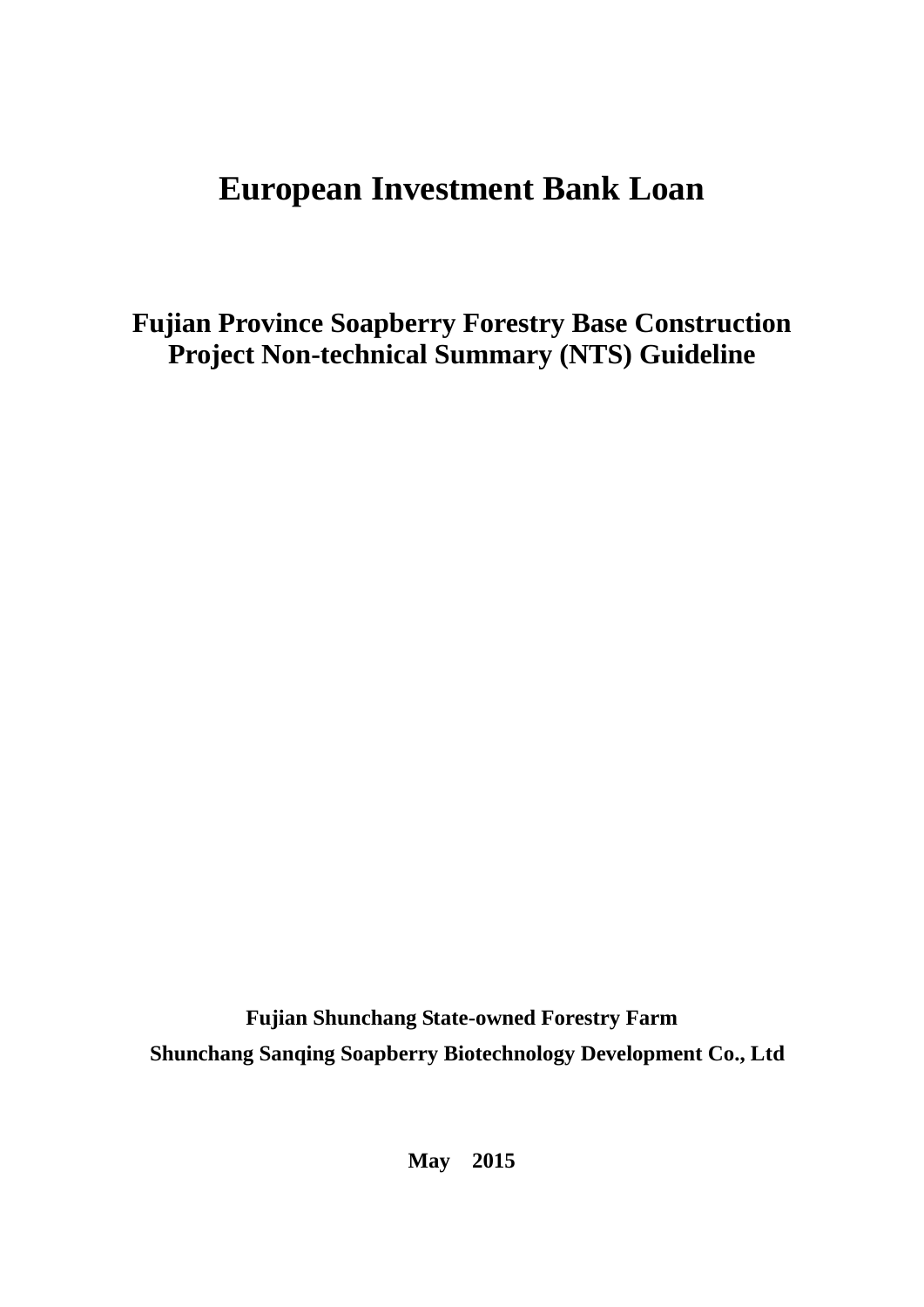# **Table of contents**

| 2.3.2 Present conditions of environment and environment impact in "Zero" program, namely |
|------------------------------------------------------------------------------------------|
|                                                                                          |
| 2.3.4 Measures to reduce negative impact on environment  10                              |
|                                                                                          |
|                                                                                          |
|                                                                                          |
|                                                                                          |
|                                                                                          |
|                                                                                          |
|                                                                                          |
|                                                                                          |
|                                                                                          |
|                                                                                          |
|                                                                                          |
|                                                                                          |
|                                                                                          |
|                                                                                          |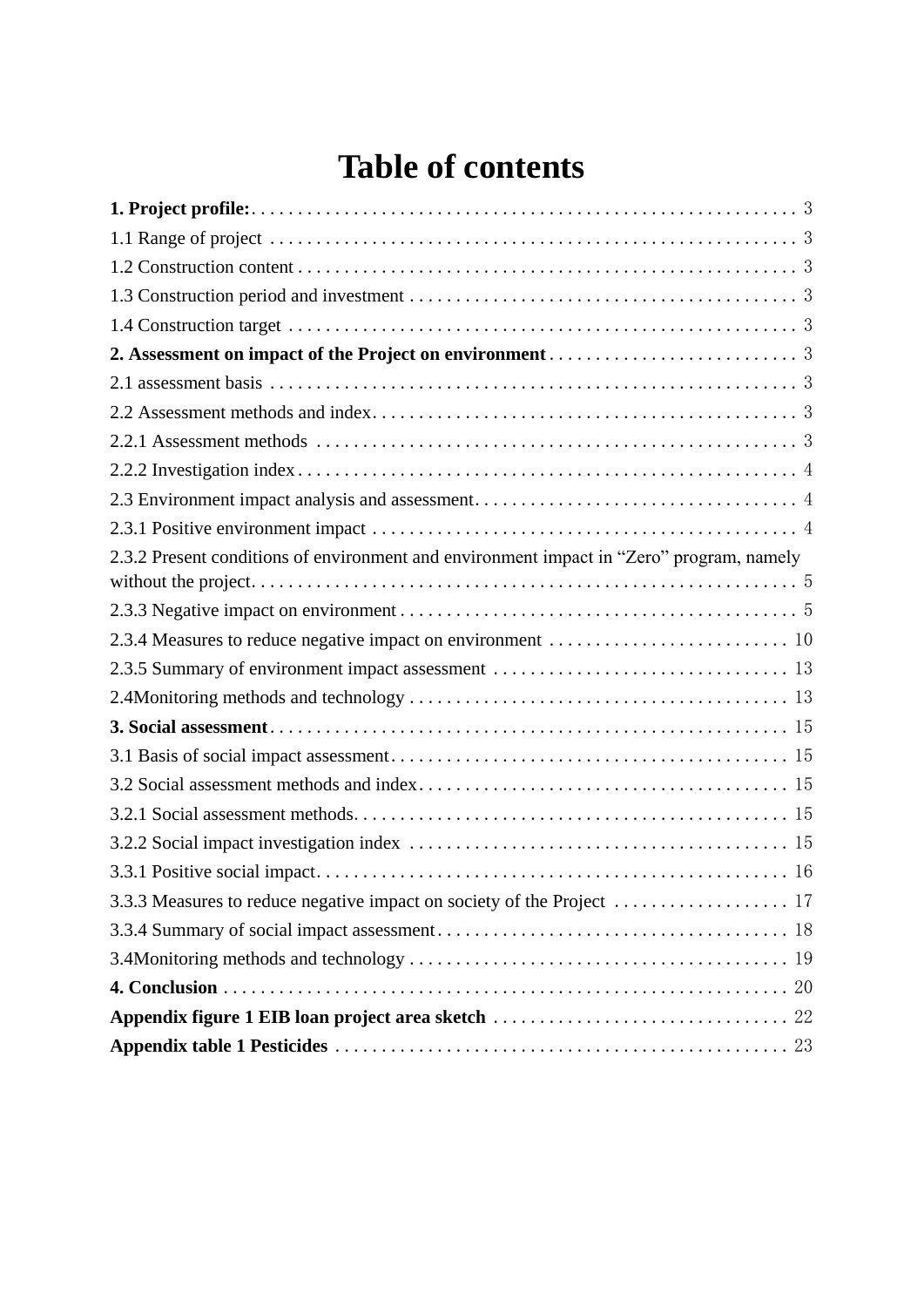# <span id="page-2-0"></span>**1. Project profile:**

#### <span id="page-2-1"></span>**1.1 Range of project**

To construct soapberry forestry base of 10,050.8ha, involving 4,056 forestry lands in 171 villages (work areas) of 20 townships (town and farms).

### <span id="page-2-2"></span>**1.2 Construction content**

The soapberry forestry base of 10,050.8ha, consisting of 5,281.0ha (including 2,294.1ha to continue) to be constructed by Fujian Shunchang State-owned Forestry Farm and 4,769.8ha (including 26.9ha to continue) to be constructed by Shunchang Sanqing Soapberry Biotechnology Development Co., Ltd. It is predicted the annual yield in the boom is 151,000t.

#### <span id="page-2-3"></span>**1.3 Construction period and investment**

Construction period: 5 years from 2016 to 2020.

Total investment: RMB¥521.285million

#### <span id="page-2-4"></span>**1.4 Construction target**

To construct the soapberry raw material forestry base of 10,050.8ha with the annual yield of 151,000t in boom; to provide raw materials support to the soapberry biomass comprehensive utilization industry development; to promote the ecological, economic, social harmonious and sustainable development of the local area of the Project.

## <span id="page-2-5"></span>**2. Assessment on impact of the Project on environment**

#### <span id="page-2-6"></span>**2.1 assessment basis**

The environment impact report is formulated in the Project in accordance with the requirements of *Law of the People's Republic of China on Evaluation of environmental effects, Rules of Environment Protection in the Construction Project and Catalog of Construction Project Environmental Protection.*

### <span id="page-2-7"></span>**2.2 Assessment methods and index**

#### <span id="page-2-8"></span>**2.2.1 Assessment methods**

Fujian Soapberry Forestry Base Construction Project by Shunchang Sanqing Biotechnology Development CO., Ltd and Fujian Shunchang State-owned Forestry Farm is located in 4,056 forest lands of 171 villages (work areas) of 20 townships (towns and farms) in Shunchang County. The total investment is RMB¥521.285million.Fujian Enterprises Investment Project Record Table MFGB(2012)No. H06031 by Shunchang Development and Reform Bureau shows that the project name is Soapberry Deep Processing and Matching Planting Base Construction. It will take 5 years to complete Fujian Soapberry Forestry Base Construction Project and the initial yield is relatively small. Therefore, the soapberry planting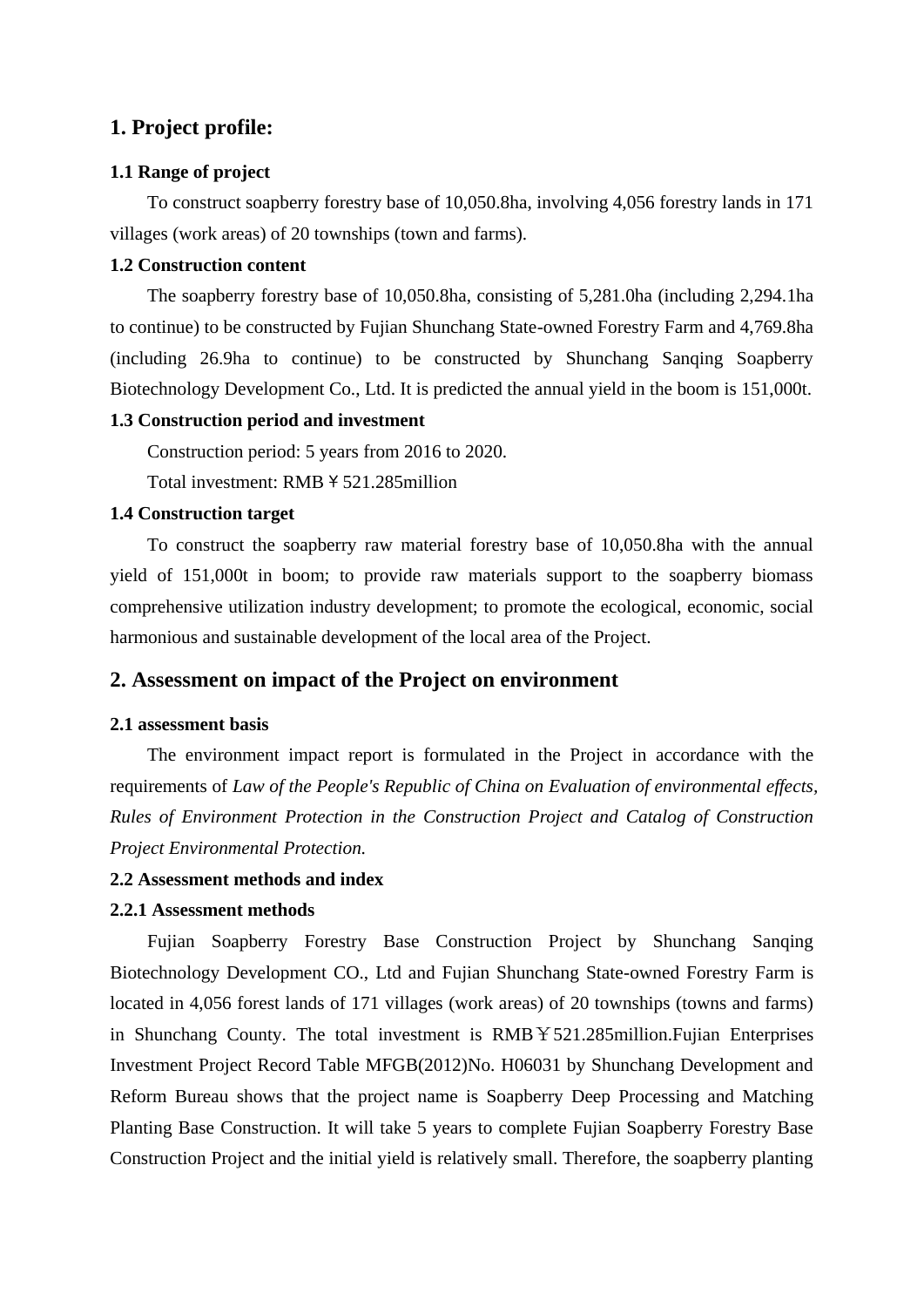base will be constructed and the environment impact assessment and environment protection examination and approval of Fujian Soapberry Forestry Base Construction Project will be made at first. It requires the environment examination and approval procedures and formulating the environment assessment report in accordance with the requirements of *Law of the People's Republic of China on Environment Protection 1989, Law of the People's Republic of China on Evaluation of environmental effects, and Catalog of Construction Project Environmental Protection* by State Environmental Protection Administration*.* The Company authorized Xiamen Sunshine Environment Protection Technology Co., Ltd. for formulating the environment impact report of the Project in February, 2014. We organize the related staff for the site investigation after the authorization and complete the environment impact report of the Project in accordance with the related technical specifications and requirements on the environment impact assessment on the basis of the investigation on the present environment conditions, data collection and investigation.

#### <span id="page-3-0"></span>**2.2.2 Investigation index**

#### **(1) Present conditions of air environment**

The investigation factors are  $SO_2$ ,  $NO_2, PM_{10}$  and  $PM_{2.5}$ , which should meet the requirements of standards Level 2 to GB3095-2012 Environment Air Quality Standards.

#### **(2) Present conditions of water environment**

The investigation factors are pH, DO, ammonia-nitrogen, permanganate index,  $BOD<sub>5</sub>$ , total phosphorus and surfactant, which should meet the requirements of related water quality standards of GB3838-2002 Surface Water Environment Quality Standards.

#### **(3) Present conditions of acoustic environment**

The investigation factor is equivalent level of  $L_{Aea}$ , which should meet the requirements of Type 2 of Acoustic Environment Quality Standards (GB3096-2008).

#### <span id="page-3-1"></span>**2.3 Environment impact analysis and assessment**

#### <span id="page-3-2"></span>**2.3.1 Positive environment impact**

The environment friendly and highly effective forestation technical measures will be taken in integration in the Project, which can increase the area of forest area (broad-leaf forest) by 10,000ha and can reduce the negative impact of the artificial forestation on the environment to the minimum. It will make effective adjustment on the forest resource structure in the area of the Project, and improve the quality of the forest resources, which is beneficial in environment improvement, climate adjustment, soil improvement and soil fertility. It also can strengthen the water source maintenance and water and soil conservation, which will benefit the biodiversity, ecological diversity and landscape diversity, thus promoting the ecological civilized construction. Therefore, the Project has quite remarkable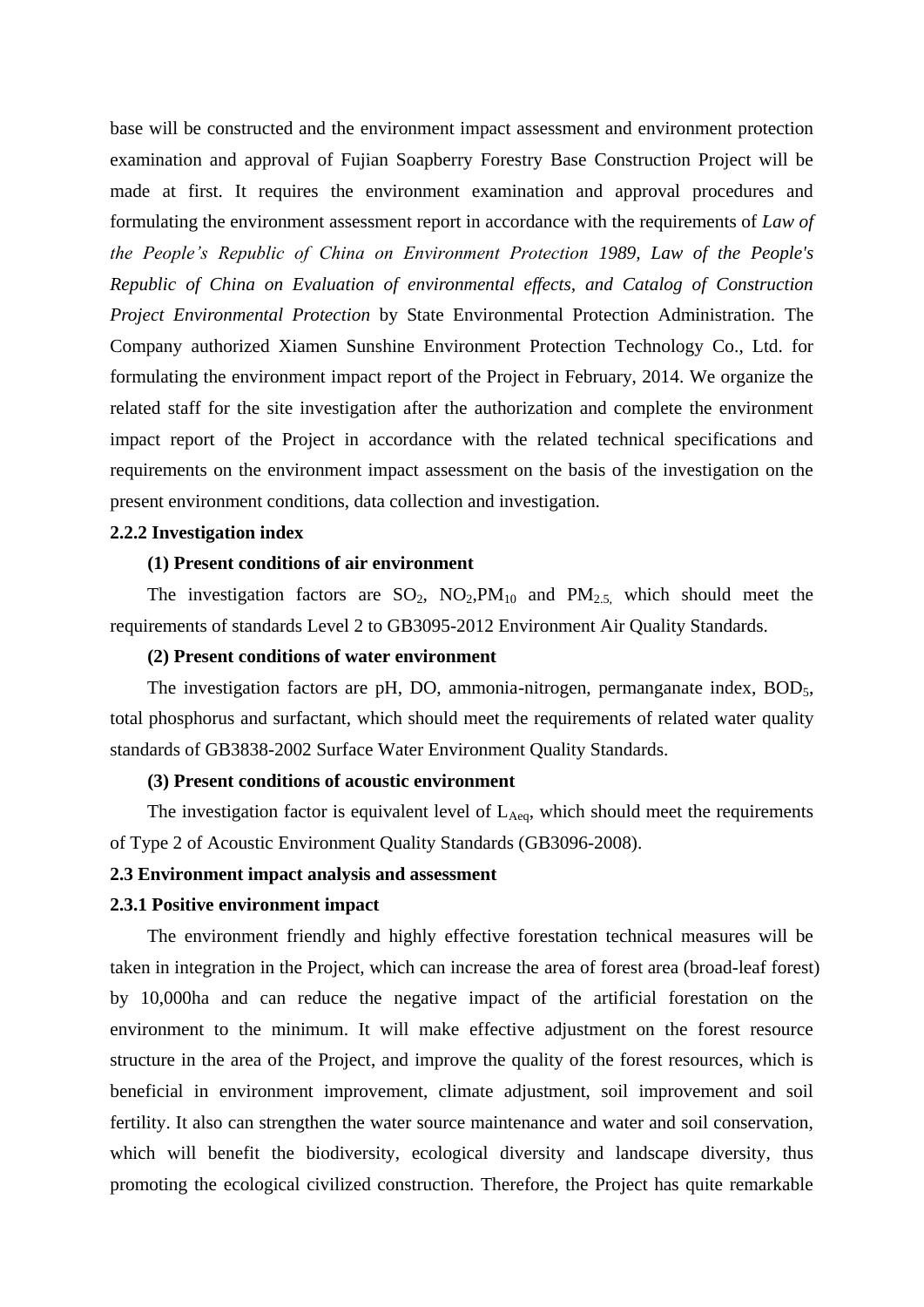ecological benefits.

(1) To make forestation on waste mountains and to improve the capacity against natural disasters;

(2) To make water and soil conservation and water source maintenance;

(3) To clear the air and to beatify the environment;

(4) To optimize the types of forests and trees.

# <span id="page-4-0"></span>**2.3.2 Present conditions of environment and environment impact in "Zero" program, namely without the project**

(1) Direct impact

A. No management and protection measures for scattered natural vegetation and waste mountains and grass slopes with too much artificial interference, potential fires, serious water and soil loss and land deterioration, no improvement on deteriorated forest lands with low yield and efficiency, easy for diseases and pests;

B. No effective management and protection on the deteriorated forest lands, badlands with rocks exposed due to retrogression of succession;

C. Continuous soil secondary salinization and increasing area of saline and alkaline land.

(2) Indirect impact

A. Increasing requirements on wood with the social development, damages of different levels on natural forests and ecological forests of public interests, threatening the land diversity and biodiversity;

B. No management and protection measures and frequent artificial interference causes the continuous deterioration of forest lands, thus, causing water and soil loss, animal migration or disappearance or even new ecological disasters.

#### <span id="page-4-1"></span>**2.3.3 Negative impact on environment**

(1) Analysis on the impact on ecological environment

A. Impact on land using

The Project will cover only a small area of wild grassland within the range of the forestry land and such part of the land will be transferred into the forestry land. Therefore, the construction of the Project will have no impact on the land pattern of Shunchang.

B. Impact on vegetation

The forest land is the industrial planted forest in highly intensive operation, involving production activities as building new roads, leveling land, building new nursery gardens and making further construction of available gardens, cultivating young forest and weeding. People's frequent interference may affect the natural vegetation in succession in a certain way. Such periodic effect may cause interference to the natural succession of vegetation and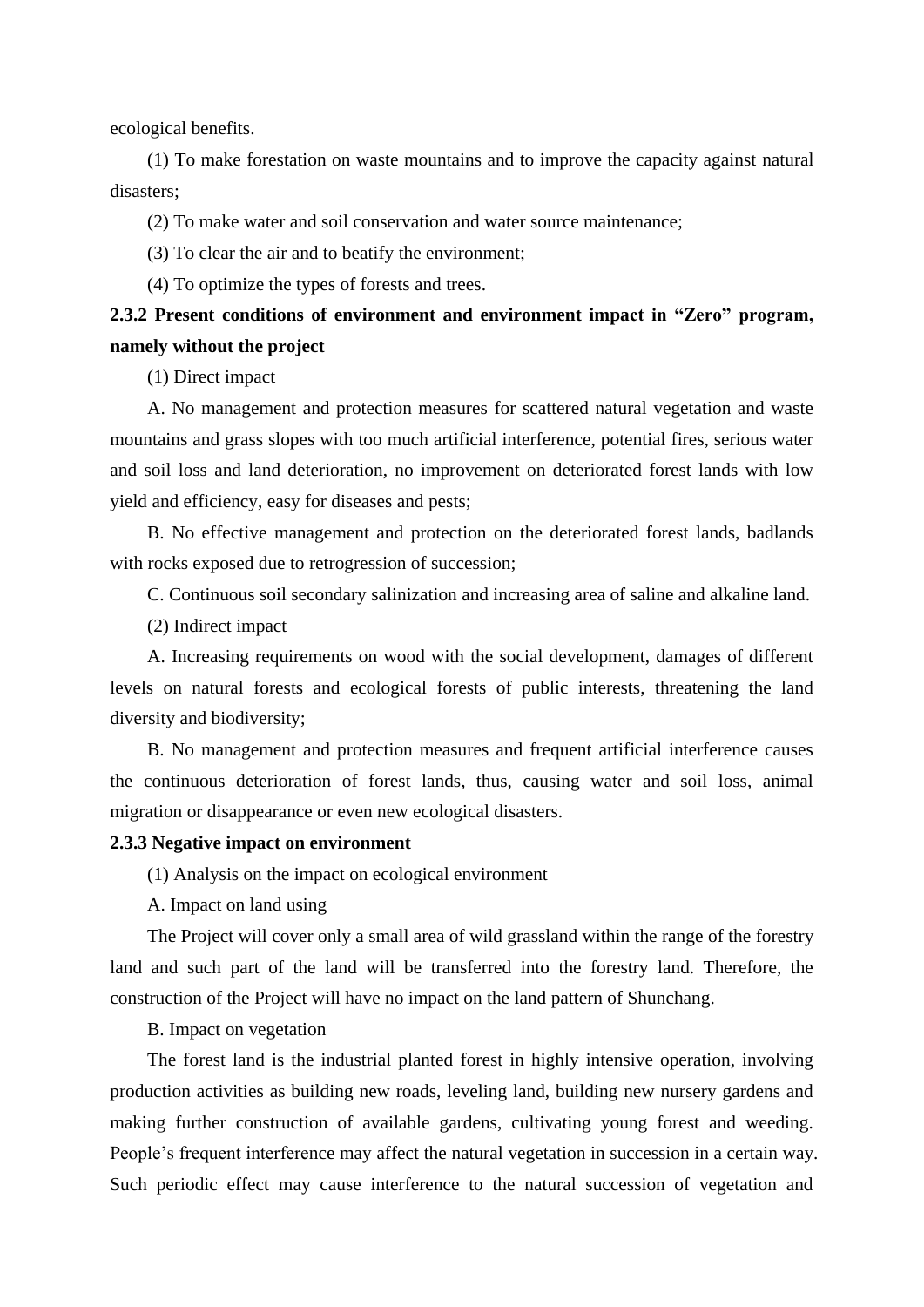promote the phytocoenosium at the edges of, among forest and under forest to develop to semi-natural and semi-manual control succession. Generally speaking, the construction of the forest lands in the Project reduces the naturality of the ecological system in the area.

C. Impact on vegetation types and space distribution

The Project is intended to develop the soapberry ecological energy forest on wild mountains suitable for forestation, sparse forest lands, waste fruit gardens of low yield and cutting lands for forest and tree types adjustment. Such forest lands are in low altitude with gentle slope. They are in high manual interference and there are no original and secondary natural forest lands.

The Project, with the purpose of reducing the related problems due to single species, takes the ecological public forests and places of interest for key protection targets in selecting the construction area and makes adequate buffer zone from the key ecological reserves to protect the typical vegetation and main species within the area of the Project. Besides, the Project doesn't occupy the farm field, gardening land and fruit garden in the construction of the forest land. Therefore, the food crops and economic crops in the farm field and fruit forests within the area of the Project will not be affected largely.

D. Impact on undergrowth vegetation

The vegetation diversity under the forest may decrease after the forest land construction in the Project. However, the forest lands in the planning are wild mountains suitable for forestation, sparse forest lands, waste fruit gardens of low yield and cutting lands for adjustment on forest and tree types. The undergrowth vegetation is not rich and there is no apparent difference in vegetation diversity under the planted forests of different types of trees. Therefore, the construction of the forestry base will have greater impact on the undergrowth vegetation in the base in the period of two years from the forest cutting and forestation. It's required to take reasonable forestation measures to reduce such impact. The impact on the undergrowth vegetation in the third year to the sixth year can be acceptable. The site survey for this assessment is made on the forestation lands for two years (Guandun Farm) and three years (Qucun Farm) in the area of the Project and adjacent types on whether the undergrowth vegetation is sparse and the biological diversity is reduced. The survey results show that the undergrowth vegetation of the planted soapberry grows well and there is no apparent difference between the vegetation at the edge and beyond the forest lands and that before the construction in the area of the Project.

E. Impact on biological diversity

The forestation pattern in the Project shows that the forests are mainly distributed in the planted forests insensitive or slightly sensitive to the biological diversity and living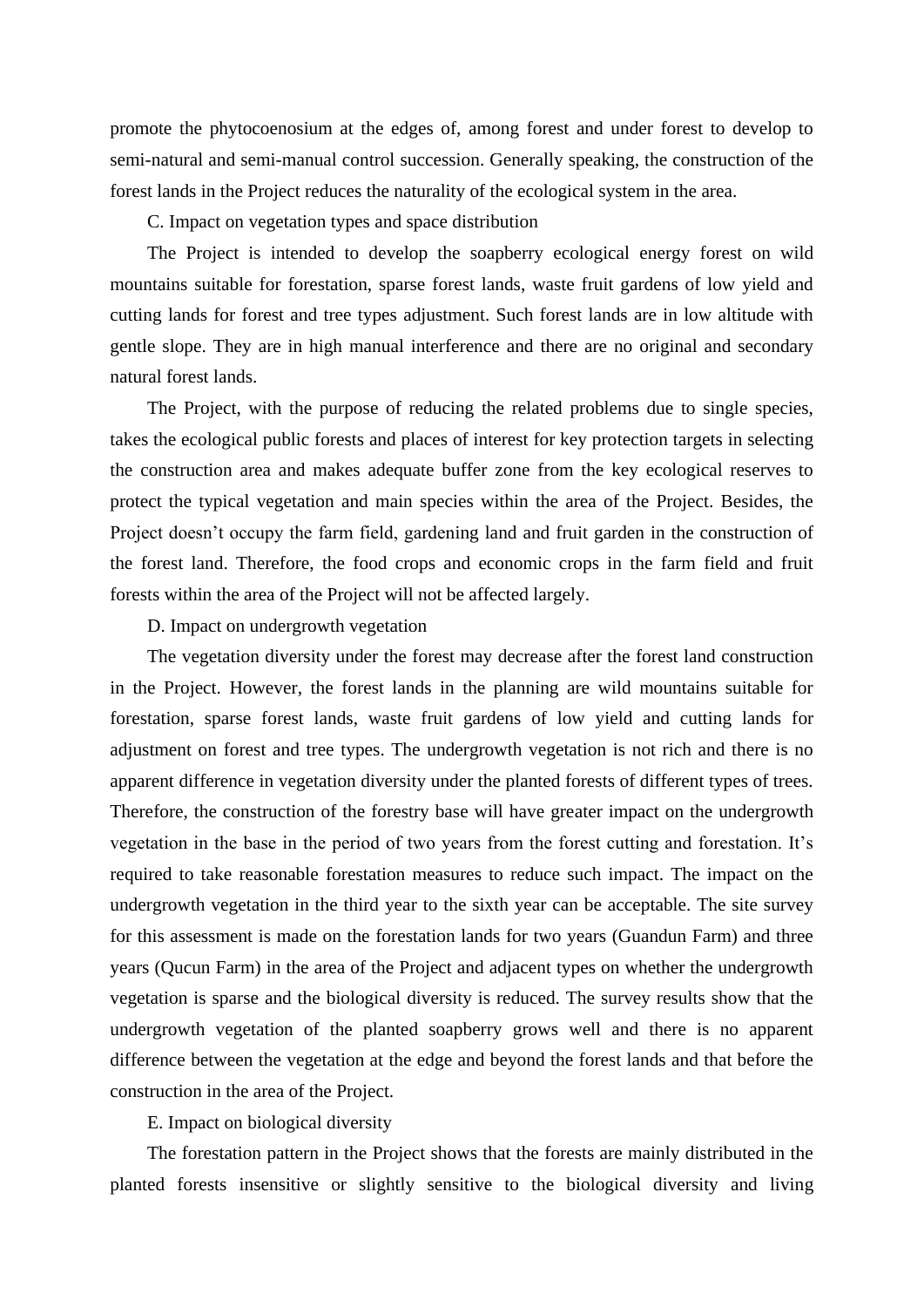environment, which can protect the biological diversity and living environment of rare protection animals and plants in a certain way. The scientific and reasonable ecological protection measures are taken in the Project to decrease or reduce the impact of the construction on the species diversity within the area. The tree type is adaptable for the land and forest and mixed forest of multiple types in patches will be built adequately to protect the original forest, secondary natural forest and rare plants and biological diversity, reducing the negative impact of the construction of the Project on the regional ecological stability.

The forestry base is constructed in such a pattern to avoid collective major habitats of animals and plants, to reduce the impact of the material base on the regional biological diversity and living environment and to reduce the impact on the regional biological stability.

The Project will have no greater impact on the natural forests and ecological public forests in the area. To make sure the sound development the forests in the base, sound forest ecological environment and the food chains with multiple biocenosis in mutual condition, the Project selects the wild mountains and waste lands suitable for forestation in priority, and then the shrub lands and sparse forest lands and lands of low yield and according to actual conditions of lands and forest, mixed forest of multiple types in patches will be built adequately to protect the original forest, secondary natural forest and rare plants and biological diversity, reducing the negative impact of the construction of the Project on the regional ecological stability.

(2) Analysis on impact on water environment

A. Impact on water resources

The water cycle of the forest land consists of dominate trees (upper trees), lower trees, undergrowth vegetation, fallen branches and leaves, surface soil, microorganism and deep soil in close connection, of which each part plays an important role. The water cycle system lacks important lower trees, undergrowth vegetation and fallen branches and leaves and only soapberry due to the farming, collect quantities of fallen branches and leaves and leaves stratum and forest structure. The water circulation and water conservation capacity will decrease of the planted soapberry forest at the primary stage of forestation. The water circulation and water conservation capacity will recover as the soapberry growing into forest.

B. Impact on water quality

The water and soil loss will be in large proportion in the year of forestation, which will affect the water quality in a certain level and SS density will increase. However, the water and soil loss will decrease with the soapberry growing. The water and soil loss and soil productivity will be slight, making little impact on the environment after the forest comes into being (about 6 years).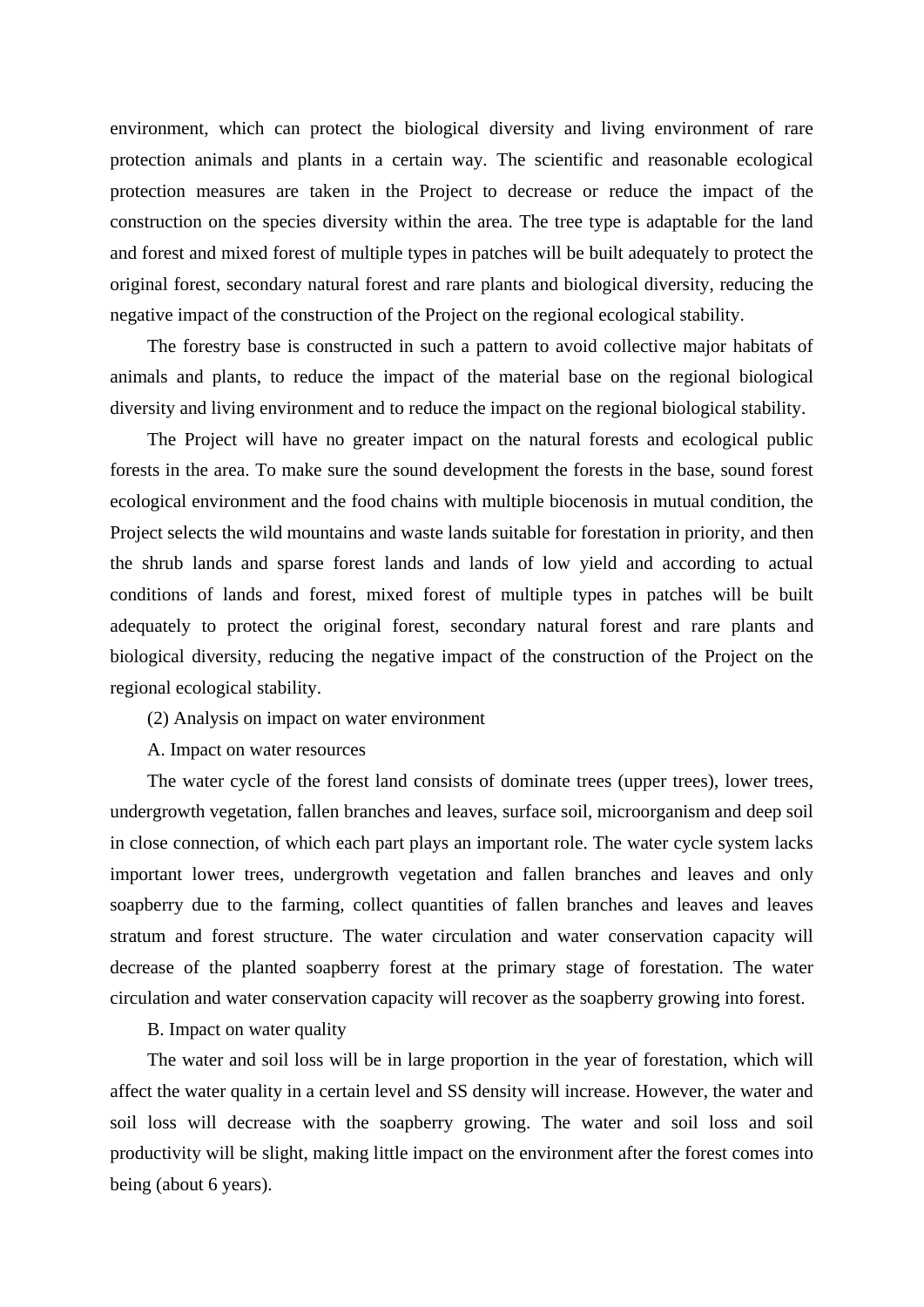#### C. Impact on drinking water source

The forestation land of the Project involves the following towns and townships: Dagan, Dali, Gaoyang, Yangkou, Yuankeng, Jianxi, Lanxia, Pushang, Yangdun, Zhengfang and Shuangxi Street Office.The forestation lands are not within the drinking water protection area, according to the supporting documents from various units. The biological protection will be strengthened to prevent surface pollution in the construction, cultivation and collection of the forest lands, which will have little impact on the water environment and will not affect the drinking water source meeting the standards.

D. Analysis on the impact of domestic sewage on adjacent water environment

The Project will set up the management staff of 60 approximately, all of whom will live in the office area of the forestry land for 365days a year. With the reference to the requirements of Code for design of building water supply and drainage (GB50015-2003), the domestic sewage will be  $9m^3/d(1800m^3/a)$ , calculated with the living staff domestic sewage emission of 150L/(d·person). The sewage emission will be  $7.2 \text{m}^3/\text{d}(2160 \text{m}^3/\text{a})$ , calculated with the emission coefficient of 0.8. It's recommended that the domestic sewage of the Project should be used for the irrigation of the adjacent forestry land after the treatment in septic tank. The domestic sewage will have little impact on the adjacent water environment for it is not emitted outwards.

#### **(3) Analysis on impact on soil environment**

#### **A. Impact on soil quality**

The leveling and scarifying before the forestation and in cultivation period should be made in workable period with soil water conditions. The scarifying on the dry soil will damage the granular structure of the soil and reduce the water conservation while that in the wet soil will reduce the porosity and increase the volume weight of the soil, causing soil hardening. Therefore, the leveling should be made 1 to 1.5 months before the forestation, when the soil water condition is more suitable for leveling and scarifying than other periods, which is benefit for improvement of the soil quality.

The Company will, on the basis of soil nutrient analysis and requirements of the forests on the nutrient, apply the fertilizer with scientific formula, which can fully absorbed by the soapberry. Therefore, the fertilization will not cause salinization. However, there is still the possibility to cause the soil hardening, which should be improved with other reasonable forestation measures.

Partial pesticide will go into the soil unavoidably, making a series of reaction on the solid, gas and fluid substances in the soil, thus, changing the chemicals of the soil. The pesticide with higher toxicity can even kill some insects and microorganism in the soil and restrain the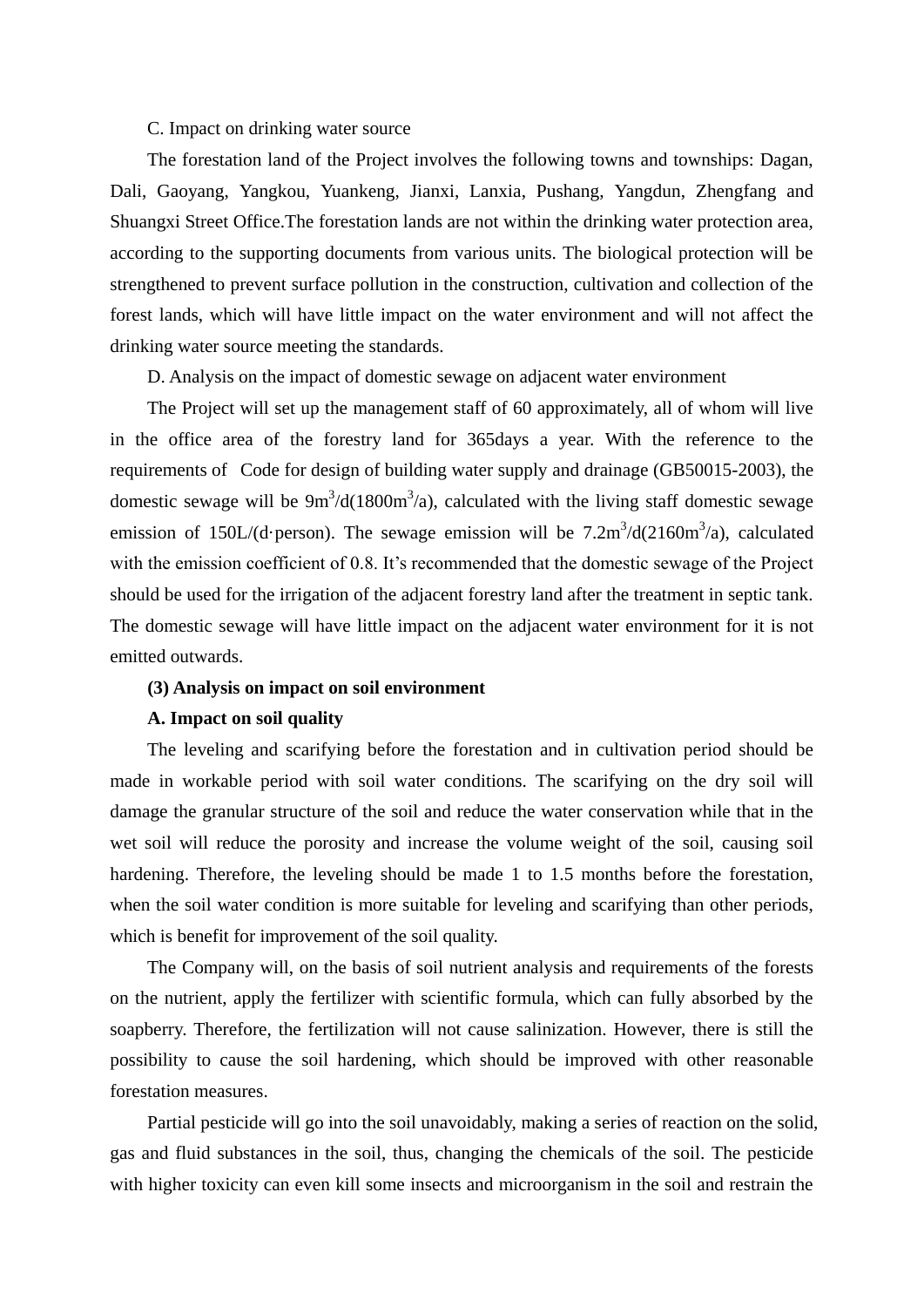activity of the invertase of the soil, affecting the inversion of the nutrient in the soil. Such impact can be reduced by reasonable applying the pesticide, using pesticide of low toxicity and high effectiveness and biological pesticide.

#### B. Impact on soil productivity

Soil productivity recession and reduction once appear in the planted forests mainly of pines, firs and poplars. In the planted pure forests, some nutrients in the soil are consumed in large quantities due to the same absorption characters and same nutrients. Some used nutrients will be taken out of the ecological system in the collection.

The broad-leaved trees and shrubs are basically removed in the forestation of the planted forest. Such changing plant phytocoenosium structure will reduce the substance circulation. In the planted forest, the nutrients in the soil are consumed in large quantity and the biological circulation of the nutrients is blocked, which will have negative impact on the soil productivity of the forest lands in a long term.

The soapberry can grow in poor soil and the soil productivity consumption is connected with leveling, cultivation, applying fertilizer, operation mode and using mode. Too fine leveling and cultivation, unreasonable fertilization and collection are considered as main causes of the soil productivity recession. The improvement of operation technology and measures, scientific fertilization and reasonable collection will maintain the soil productivity of the planted soapberry forest, realizing the sustainable development of the planted soapberry forest.

(4) Analysis on water and soil conservation

A. Analysis on soil erosion

The impact of the forest land construction of the Project on the soil erosion mainly is the soapberry will increase the regional soil erosion and various activities in the construction will increase the soil erosion.

The soil erosion level and quantity will reduce when the forest lands without standing trees, sparse forest lands and slopes turn into forest lands with high vegetation thanks to the changing vegetation structure after the completion of the forest lands.

The forest land in the Project mostly is located in areas with slight and mild erosion. Some part lies in areas with medium and strong erosion but no part lies in areas with severe erosion. In the area with slight soil erosion, the construction of the forest land mainly changes the forest type structure, but the erosion modulus changes slightly. In the area with medium erosion, the soil erosion modulus decreases for the added coverage of the vegetation. In the area with strong or severe erosion, the present vegetation should be kept as much as possible and scientific exploration, planting and cultivation methods and other measures on water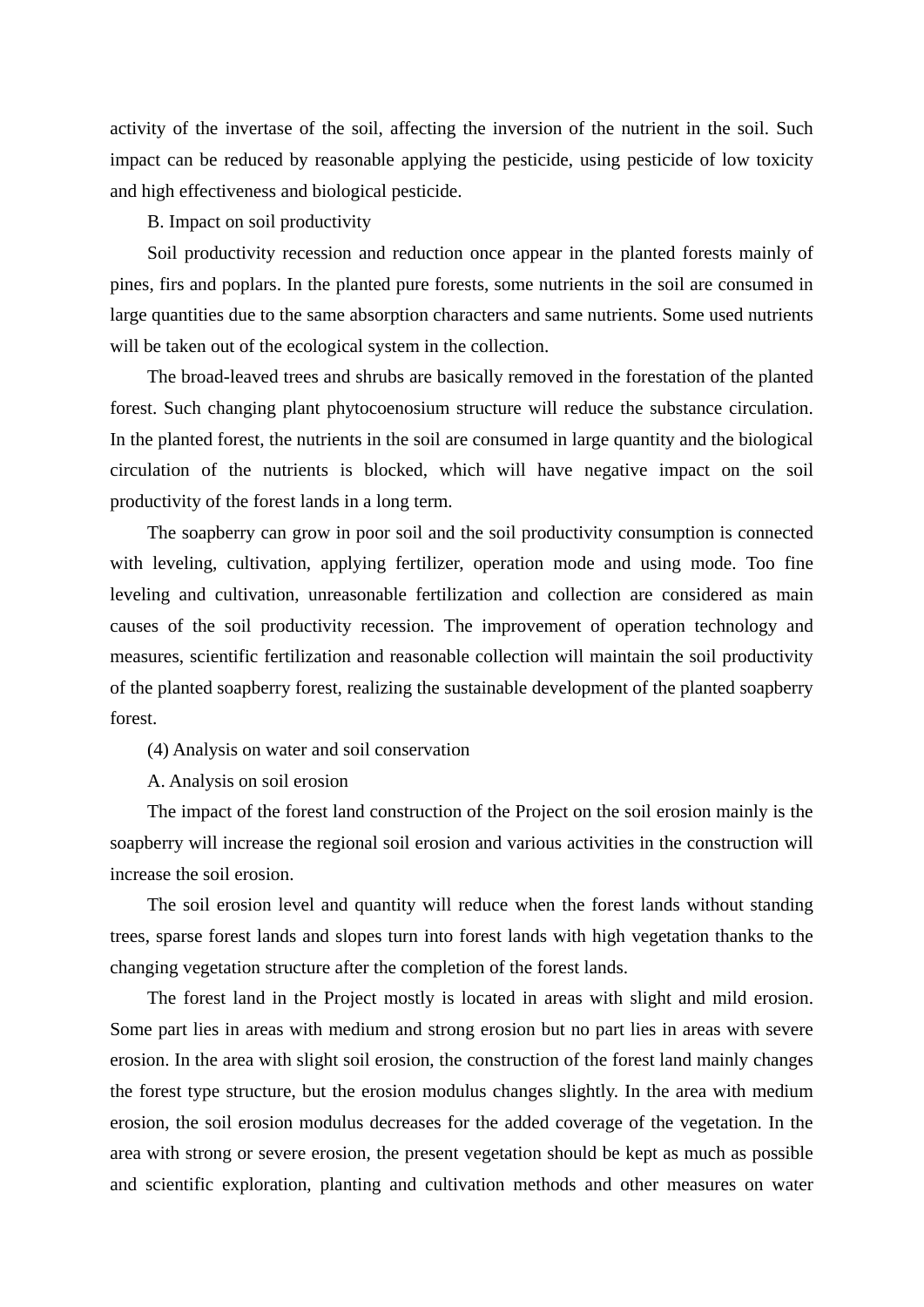conservation can avoid or reduce the water and soil loss. Therefore, the forest land construction of the Project will have no great impact on the soil erosion.

B. Analysis on water and soil loss strength in forestation

The forest land selected in the Project mostly is located in areas with slight and mild erosion. Some part lies in areas with medium and strong erosion but no part lies in areas with severe erosion.

In the period of forest lands clearing to the first year of forestation, the undergrowth vegetation coverage and biomass are reduced but the forest tops are still not closed due to cutting, clearing, leveling of the forest lands and young forest cultivation. The water and soil loss is higher in such period and a certain protection measures are required to take to reduce such impact.

After the second year, the forest tops will be growing large, the artificial interference will reduce gradually and the forest closing density will increase gradually, thus, the vegetation coverage, biomass and biological diversity will recover and the water and soil loss will decrease greatly in the forest lands. A certain water and soil loss may be caused by the weeding. The cut grasses will be kept in the forest lands. The impact of the forestation measures on the water and soil loss is basically acceptable in such period.

In sixth year, the forest is closed fully with the closing density of 0.7 approximately. The forest land requires no cultivation and the undergrowth vegetation recovers to the level before the forestation. The water and soil loss will become less and less in the period. Especially the soapberry has deep roots, making sure strong capacity of water and soil conservation, thus, the water and soil loss will be slight.

In summary, the Project has remarkable positive benefits as well as some negative impact on the environment, such as vegetation damages, water and soil loss and pesticide and fertilizer pollution, which can be reduced with effective measures on the pollution precaution and control and ecological protection. The Project has sound quality of the present local environment within the area to be constructed and has no obvious environment restrictive factors. The Project is considered feasible in the environment protection in the assessment, provided the timely implementation of various measures on pollution precaution and control and ecological protection.

#### <span id="page-9-0"></span>**2.3.4 Measures to reduce negative impact on environment**

2.3.4.1 Measures to reduce impact on biological diversity

(1) The forest land in the Project should be limited strictly within the timber forest ranges by the state and the cutting lands, forestation preparation lands and planning forestation lands are in priority in selection of planting area;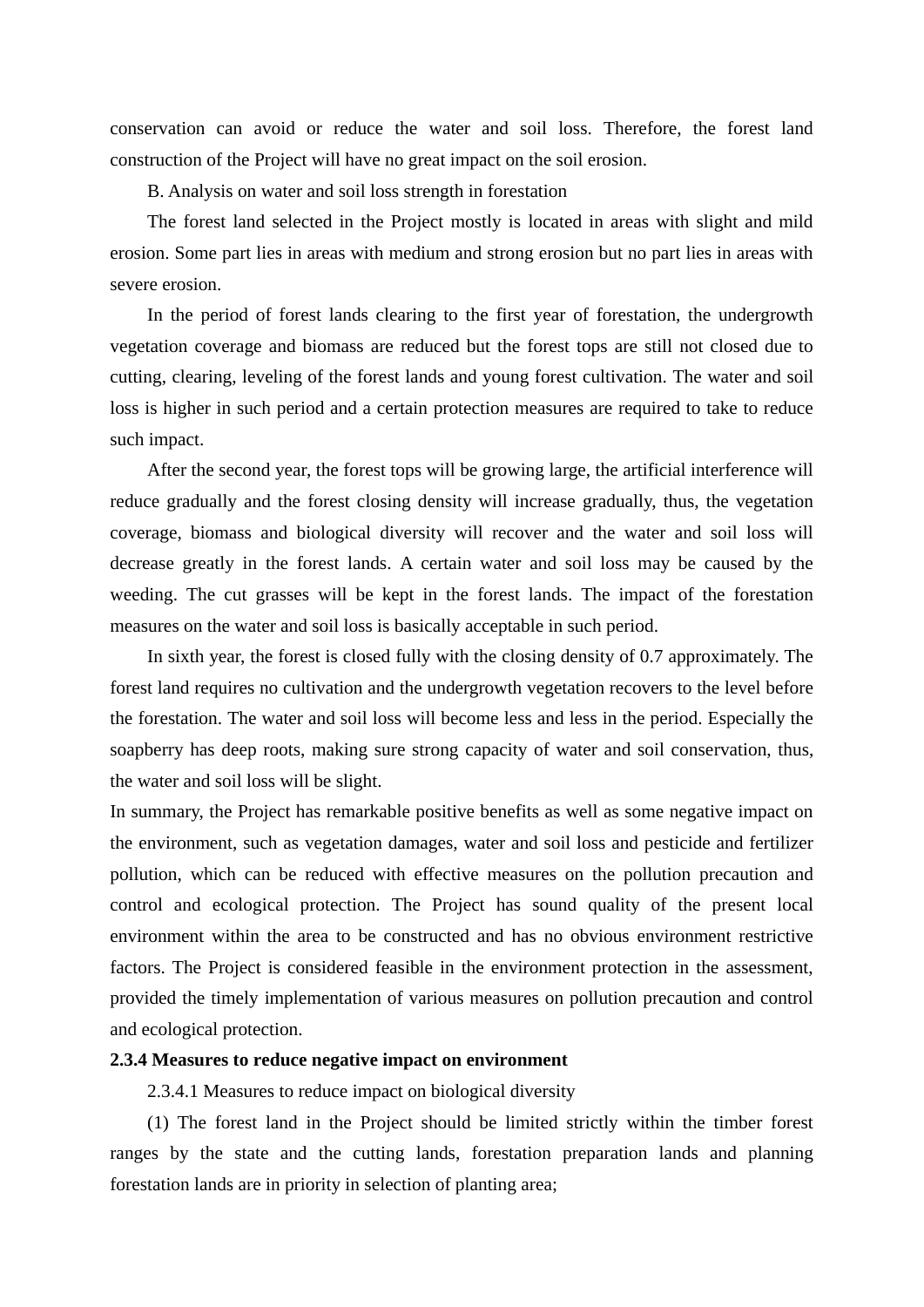(2) Natural broad-leaved trees and shrubs at gullies and ridges and natural wetlands should be protected in leveling for forest planting;

(3) The undergrowth vegetation, original vegetation between leveling lands and vegetation at the edges of forests should be protected;

(4) It's forbidden to burn maintains in clearing and leveling lands for forests;

(5) The local forestry sector makes guidance for other forest farmers by making reasonable pattern of types of commercial trees and adjusting the cutting index limit, to avoid the planting of soapberry of a large area and large area of pure forest of soapberry;

(6) The economic forest in the Project is mixed with original timber forest, ecological forest and bamboo forest in patches, adding the ecological stability of the forest lands, maintaining the soil productivity and avoiding pure forest in a large area;

(7) The comprehensive pesticide control should be promoted and the forest protection should be strengthened and the chemicals should be minimized;

(8) It should be avoided to use the herbicide in large area, which should be used only in the period with grasses in vigorous growth in springs and summers;

(9) The reasonable patterns of forest lands should be adopted and biological buffer zone should be established to provide corridors for migration of wild animals.

2.3.4.2 Measures to reduce soil deterioration

(1) Not to make leveling in dry period and after rains as less as possible to keep the physical and chemical property of the soil in the forest lands;

(2) To make fertilization with scientific formula: to make physical and chemical property analysis and soil nutrient diagnosis before the forestation and fertilization; according to the diagnosis results, to select the type of fertilizer and to make fertilization with formula to maintain the balance of soil nutrients;

(3) To select reasonable fertilizing time and mode, to improve the utilization efficiency of the fertilizer; the clearing and leveling mode is also an important measure to avoid the water and soil productivity loss; to avoid the water and soil productivity loss due to unreasonable forest operation measures;

(4) To forbid the forest land clearing by burning mountains, providing effective protection on the humus layer and reducing water and soil loss and surface evaporation.

2.3.4.3 Measures to reduce species simplification

(1) The original forests and secondary broad-leaved forests and shrubs adjacent to the forestation area should be protected in leveling for forestation. It's forbidden to cut natural forests to develop into mixed forests in patches;

(2) The broad-leaved trees and shrub and grass in sparse forest/ditch and valley should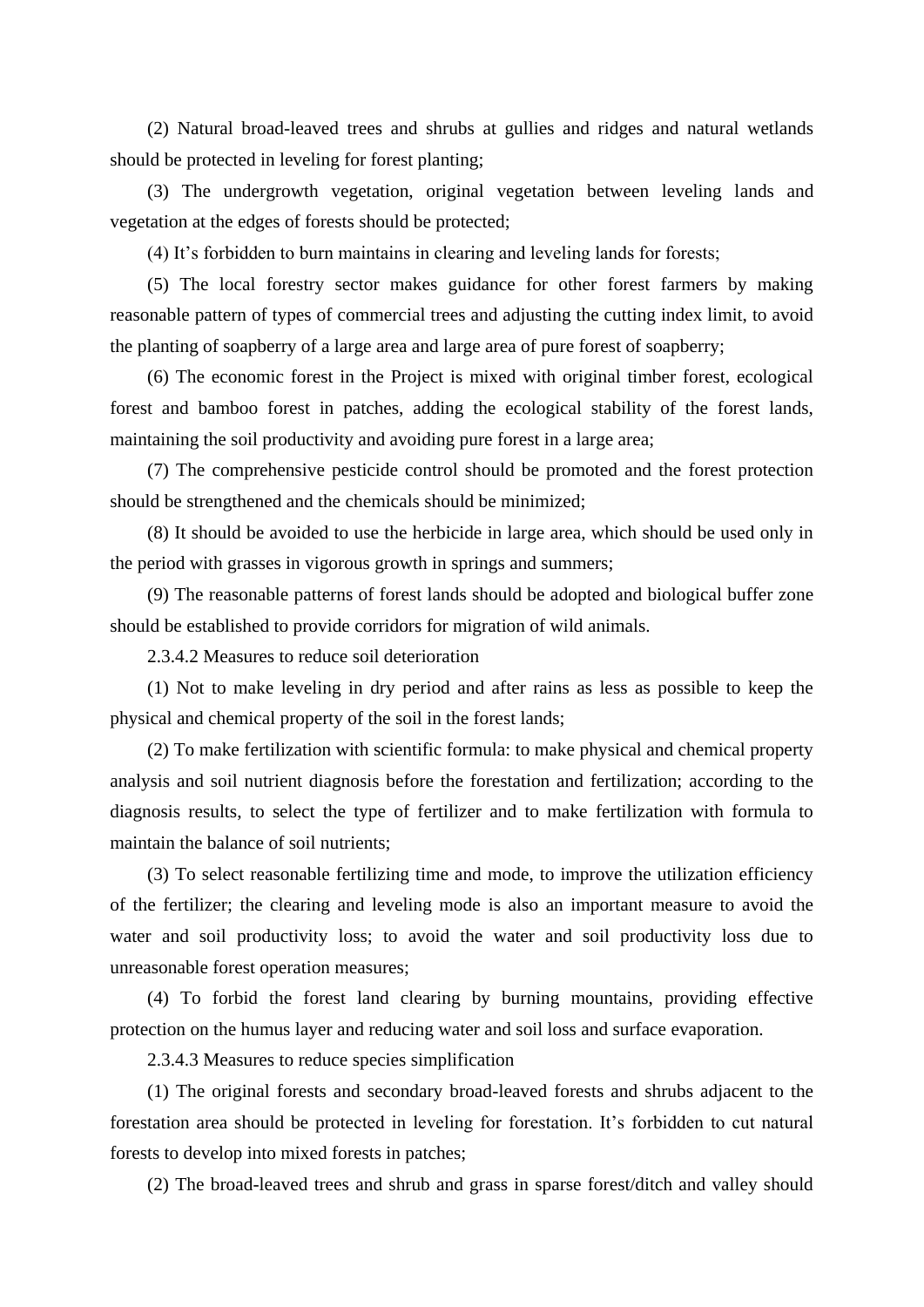be kept for the protection and recovery of the biological diversity;

(3) The horizontal vegetation zone of 3m in the width should be kept every 100m in case of the slope surface exceeding 200m; the original vegetation zone of 1-2m in the width should be kept every 50m for the slope forest lands;

(4) It's forbidden to burn maintains in clearing and leveling lands for forests;The leveling should be made according to the different gradients in the forestation in slopes:  $(1)$  to make overall leveling on the slopes with the angel of less than 15-24°and the horizontal vegetation zone of 3m in the width should be kept every 100m in case of the slope surface exceeding  $200m$ ;  $\Omega$  to make patch (cave cultivation)leveling for the slopes with the angle of larger than 25°; the planting points should be arranged along counter lines in Y-shape in large caves, from which the top soil should be separated from subsoil;

(5) The related education is made on related environment protection for the staff of different level in the construction of the Project to improve their sense and quality of protection. It's forbidden to hunt and kill wild animals and the protection on the wild plants and animals should be made consciously

2.3.4.4 Reduction measures on soil erosion

(1) The clearing method in strip along counter lines is made in the Project. The original vegetation zone of 3m in the width should be kept every 100m in case of the slope surface exceeding 200m; the original vegetation zone of 1-2m in the width should be kept every 50m for the slope forest lands;

(2) To select proper clearing timing for the forest lands, avoiding clearing and weeding for young forest in rains;

(3) to take reasonable leveling method for different slops and the measures on water and soil conservation should be taken before the leveling in partial slopes with serious water and soil loss;

(4) The secondary vegetation protection zone of 10m above in width must be kept between the farm land and edges of forestation lands;

(5) To cover the ground with fallen branches and leaves after leveling, to avoid the surface soil in exposure;

(6) The ground vegetation should be recovered and maintained as much as possible while keeping forests in normal growth;

(7) The excavation and refilling should be avoided or reduced as much as possible in the forest road construction. If it's impossible to avoid, the excavation should be treated properly and the vegetation on the slope surface should be recovered as soon as possible to fix the soil.

2.3.4.5 Measures for environment pollution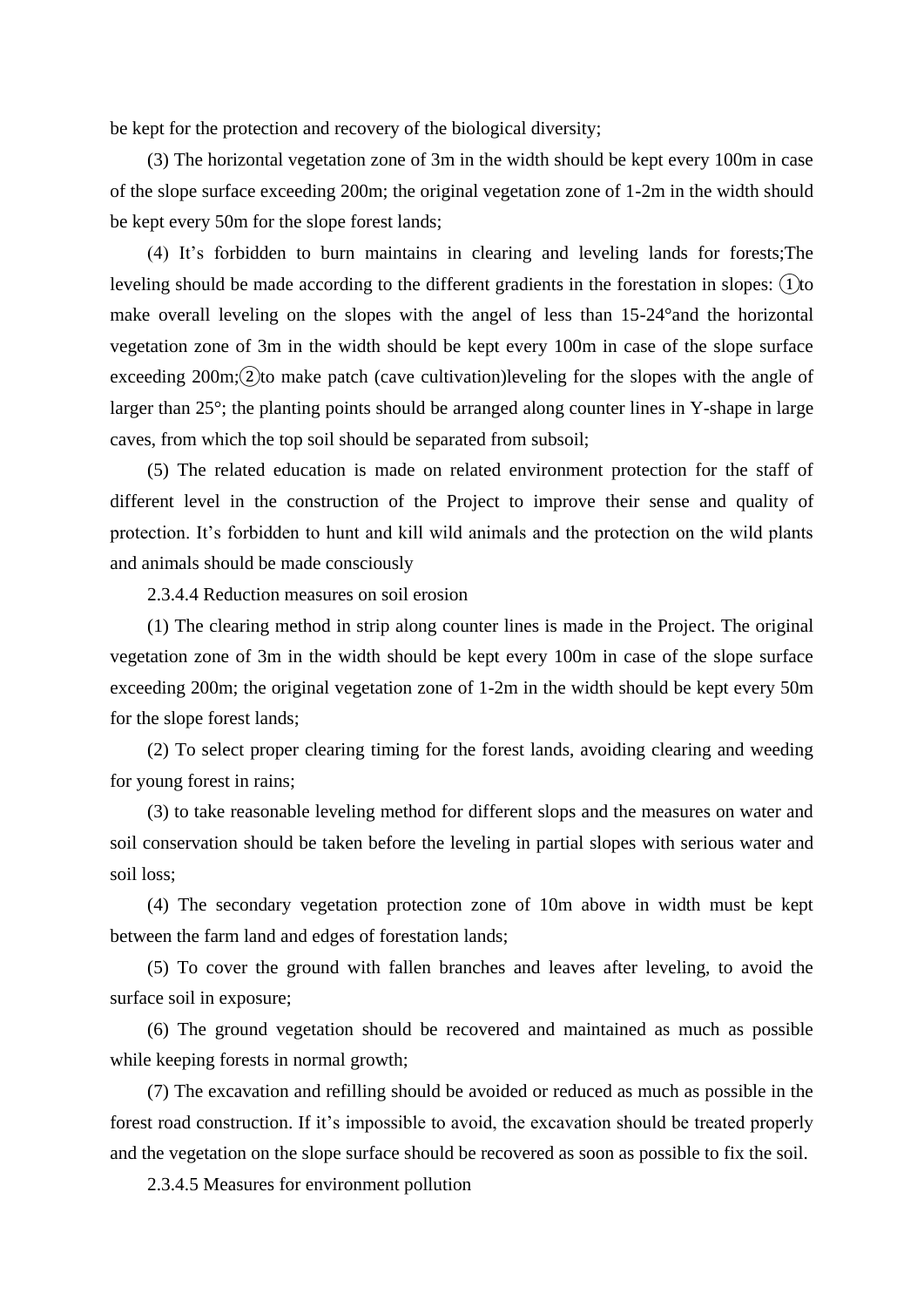(1) To avoid the recharge area of drinking water source in selecting the forest lands, to keep a certain protection distance on both sides of rivers, 50m for main rivers and 20m for branches;

(2) To make fertilization with scientific formula: to make physical and chemical property analysis and soil nutrient diagnosis before the forestation and fertilization; to select the type of fertilizer and to make fertilization with formula to maintain the balance of soil nutrients, according to the diagnosis results;

(3) Not to use or use less pesticides; to select pesticides of low residue and toxicity; it's forbidden to use highly toxic pesticides with long residual period; the pollution-free pesticides should be used in priority; To apply the pesticides in accordance with related codes in weather without wind and rain, to prevent pesticides from flowing into the water;

(4) It's forbidden to spray fertilizer on the ground surface, which must be applied in ditches or pits and covered with soil and then covered with fallen leaves and grasses;

(5) The package of fertilizer bags and pesticide bottles suitable for recycle can be recycled. Other packages and pesticide bottles and simple tools should be recollection for further treatment, which should not be left in the forest lands.

#### <span id="page-12-0"></span>**2.3.5 Summary of environment impact assessment**

In summary, the Project has remarkable positive benefits as well as some negative impact on the environment, such as vegetation damages, water and soil loss and pesticide and fertilizer pollution, which can be reduced with effective measures on the pollution precaution and control and ecological protection. The Project has sound quality of the present local environment within the area to be constructed and has no obvious environment restrictive factors. The Project is considered feasible in the environment protection in the assessment, provided the timely implementation of various measures on pollution precaution and control and ecological protection.

#### <span id="page-12-1"></span>**2.4Monitoring methods and technology**

(1) Monitoring on water and soil loss in the operation period

A. To set up monitoring points

The water and soil loss monitoring points will mainly be set up on mountainous forest stands and new forest lands to make sure the monitoring points are typical for the main forestation areas and forestation tree types of the Project. Two monitoring points will be set up in the forest stands with serious water and soil loss in one project area within the County as planned.

#### B. Monitoring contents

Rainfall, duration and intensity of rainfall, surface runoff, quantity of soil loss, analysis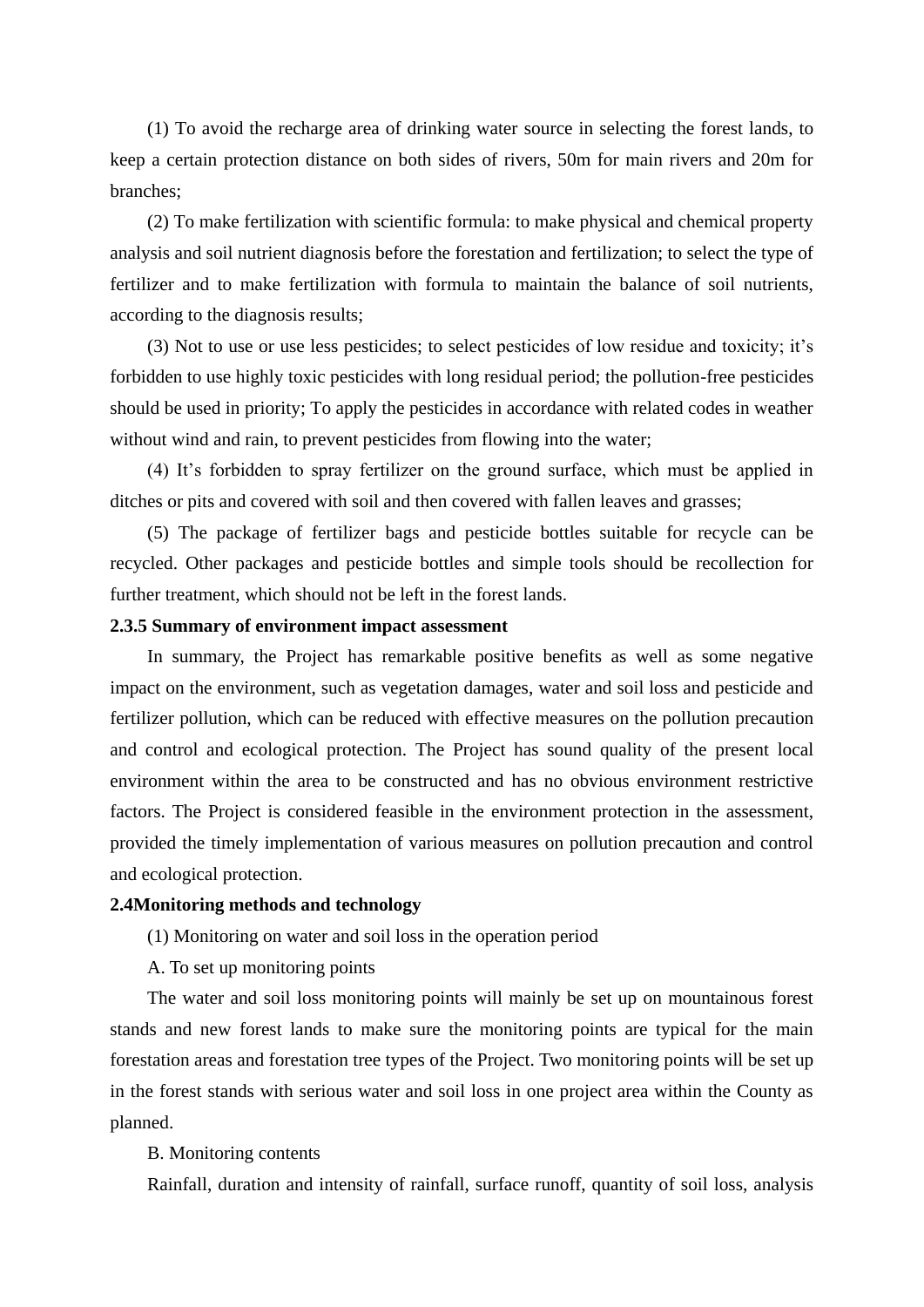on water quality (analysis on the contents of nitrogen, phosphate and potassium in the lost water), analysis on soil sample (analysis on the contents of organic matters, total nitrogen, phosphate and potassium, quick-acting nitrogen, phosphate and potassium in the lost soil), records on forestation and forest cultivation and growing within the area of the Project.

(2) Monitoring on ground water in the operation period

A. To set up monitoring points

One or two ground water monitoring points will be set up at the ground water drinking water source and adjacent drinking wells as planned.

B. Monitoring contents

Water level and temperature, pH, chroma, scent, taste, turbidity, potassium permanganate index, BOD<sub>5</sub>, nitrate nitrogen, nitrite nitrogen, ammonia-nitrogen, total phosphorus, volatile phenols and total coliform.

(3) Monitoring on soil fertility in the operation period

A. To set up monitoring points

Two soil fertility monitoring points will be set up within the new forestation lands and peasants' forestation lands of 15 areas of the Project on the basis of the typical types of various forest stands.

B. Monitoring index

Soil pH, hydrolytic acidity and the contents of organic matters, total nitrogen, quick-acting nitrogen, phosphate and potassium, slowly acting potassium, exchangeable calcium and magnesium in the soil.

(4) Monitoring on diseases and pests in the operation period

A. To set up monitoring points

Four diseases and pests monitoring points will be set up in the present area of the Project, 2 for the available forests and new forests respectively.

B. Monitoring contents

Types of diseases and pests, trees (rate) with diseases and pests, average pest density of single tree and damage level of forest stand.

(5) Monitoring on biodiversity in the operation period

A. To set up monitoring points

Two investigation sample lands will be set up respectively in the present eucalyptus forest, eucalyptus forest restructured from other types of trees, shrubbery, planning forestation lands, waste lands, depending on the type of selected forestation lands.

B. Monitoring contents

Types of plants, quantity of plants, height and coverage of herbal level of the shrubbery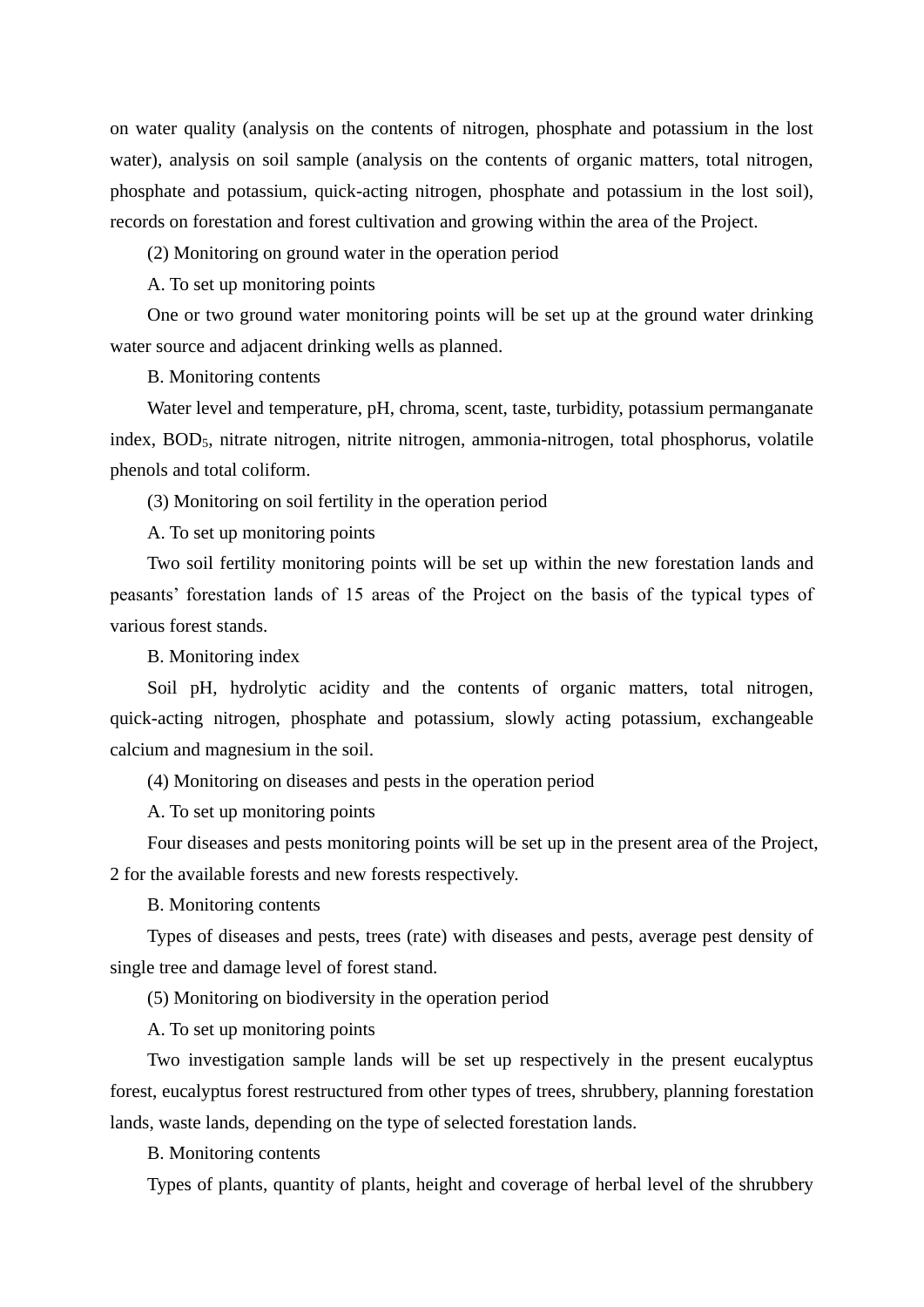<span id="page-14-0"></span>level.

# **3. Social assessment**

#### <span id="page-14-1"></span>**3.1 Basis of social impact assessment**

(1) *Forest Law of People's Republic of China*;

(2) *Regulations on Contracting of Collectively-owned Forestry Land*, State Forestry Bureau, 2008;

(3) *EIB Loan Fujian Soapberry Forestry Base Construction Project Feasibility Report*;

(4) *Law of the People's Republic of China on Rural Land Contracting*;

(5) *Rules on Forestation on non-planning forestry lands*;

(6) *Opinions on Promoting Enterprise to Construct Industrial and Forestation Base*;

(7) *Management Methods on Fujian Ecological Public Interest Forests;*

(8) Related policies documents of Shunchang County.

#### <span id="page-14-2"></span>**3.2 Social assessment methods and index**

#### <span id="page-14-3"></span>**3.2.1 Social assessment methods**

To establish the social assessment team; to make various promotions and reports on the project involving different social walks and different interest groups, making sure it's widely known; to hold forum of leaders of related sectors and villagers representative meeting, making sure more people learning about the target, contents and operation procedures of the Project; to make interview with farmers by the social assessment team in questionnaire, to invite different concerned parties for assessment on the social impact of the Project, to make statistics and analysis on the investigation data; to guide related units and individual to sign the project participation contract, forestry land leasing contract, making sure the equal and voluntary participation in the forestry base construction of different interest groups and different types of farmers.

#### <span id="page-14-4"></span>**3.2.2 Social impact investigation index**

Such index includes: quantities of villages, farmers and forestry farms participating in the Project; quantities of farmers of minority ethic group participating in and benefiting from the Project; quantities of farmers into negotiation and rate (%) of the total famers under the impact of the Project; quantities of poor farmers participating in the negotiation and rate (%) of the total poor farmers and total farmers of the Project; quantities of women participating in and benefiting from the Project and rate (%) of the total people participating in the Project; possible labor income by the management farmers from the Project.

#### **3.3 Social impact analysis and assessment**

The social assessment team collects the opinions and expectation of the construction of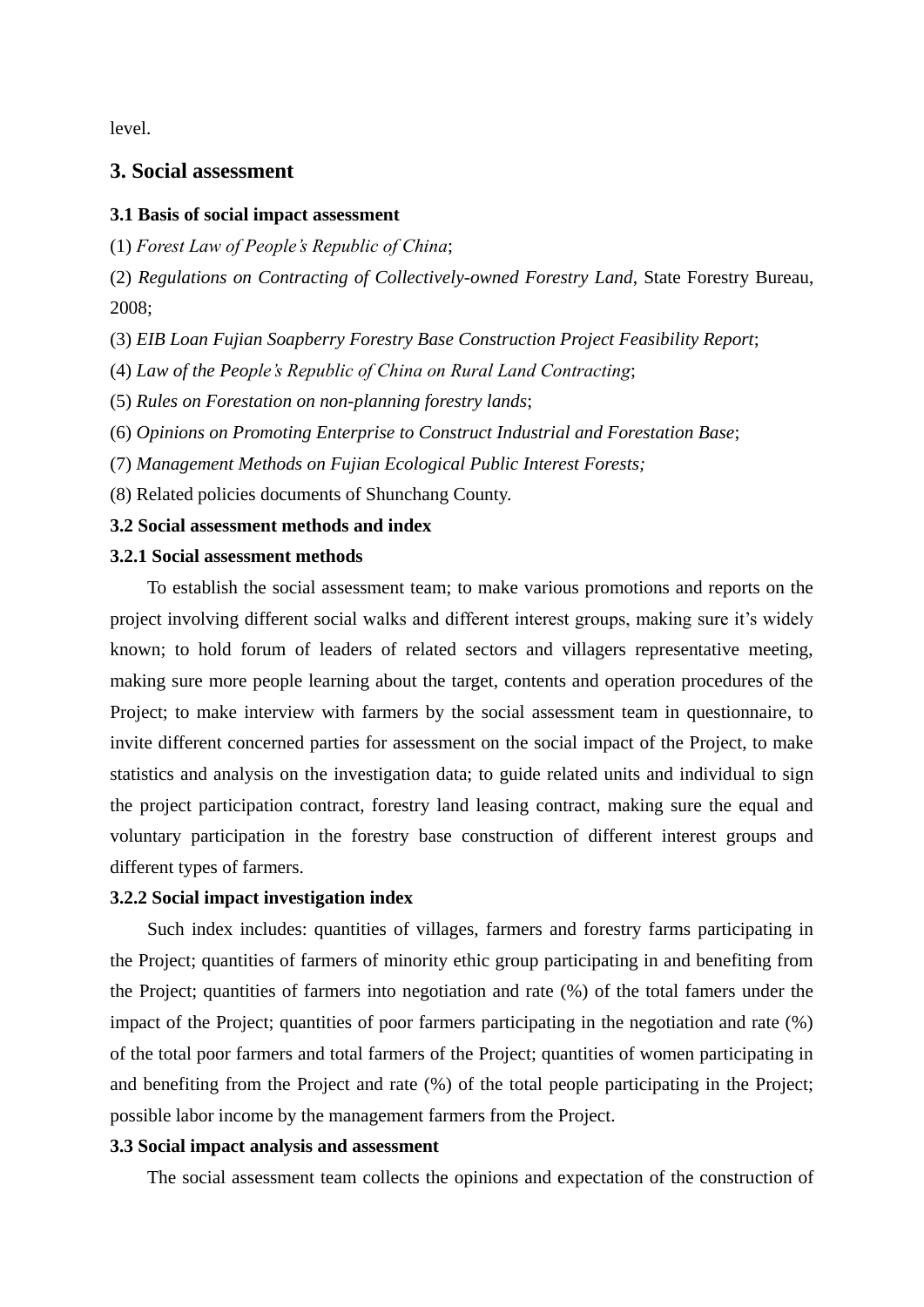the Project by different concerned parties, including farmers of low income, medium farmers, rich farmers and women. The assessment team discovers, after the investigation and analysis, the different correlations on the Project of different concerned parties and the different expectations and interests on the construction of the Project.

#### <span id="page-15-0"></span>**3.3.1 Positive social impact**

(1) The soapberry forestry base will be built with cultivation of improved types, planting in large scale, cultivation with a certain purpose and comprehensive utilization, to develop the forestry industry focusing on the soapberry, meeting the requirements of the development strategy of national industrial raw material forests.

(2) The soapberry has high value in comprehensive utilization, which is widely used in the daily chemicals, bio-pharmaceuticals and biopesticide including the natural shampoo and various cosmetics for skin cleaning and care. It will obtain stable benefits for many years after planting.

(3) More than 60% of the forests in Shunchang are coniferous, meaning various ecological problems such as single type of trees, poor ecological stability and potential risks of fire in forests. To build soapberry forests can add the proportion of the broad-leaved forest, making favorable adjustment in the types of trees and improving the ecological quality of the forests.

(4) To develop the soapberry planting with the deteriorated forests, waste mountains and lands suitable for forestry and non-planning forestry lands will bring about sound ecological function and higher economic values as well to improve the income of the farmers. It will also neutralize the negative impact of the limits on the wood cutting.

(5) The soapberry can grow in poor lands for its well adaptability, which can make sound water and soil conservation, protection on the ecological environment, rich forest resources and landscapes, thus, improving the ecological functions and biodiversity of forests.

(6) The Project can promote the development of the soapberry industry in Shunchang and the scale production and industrial operation of the base and can also adjust the forestry structure, providing raw materials for the soapberry environment friendly series products.

(7) The Project can improve the infrastructure of the area of the Project, promote the new rural construction, maintain the ecological safety, beautify the environment by planting and promote the third industry including ecological tourism.

(8) The Project means the forestry science achievements into the productivity, making overall improvement of masses of forestry farmers on the thought, cultural and science quality and production skills with the model and radiation effect.

(9) The Project requires quantities of labor force, 4,600 people each year in the construction period, which is beneficial for development of rural economy, improvement of the income of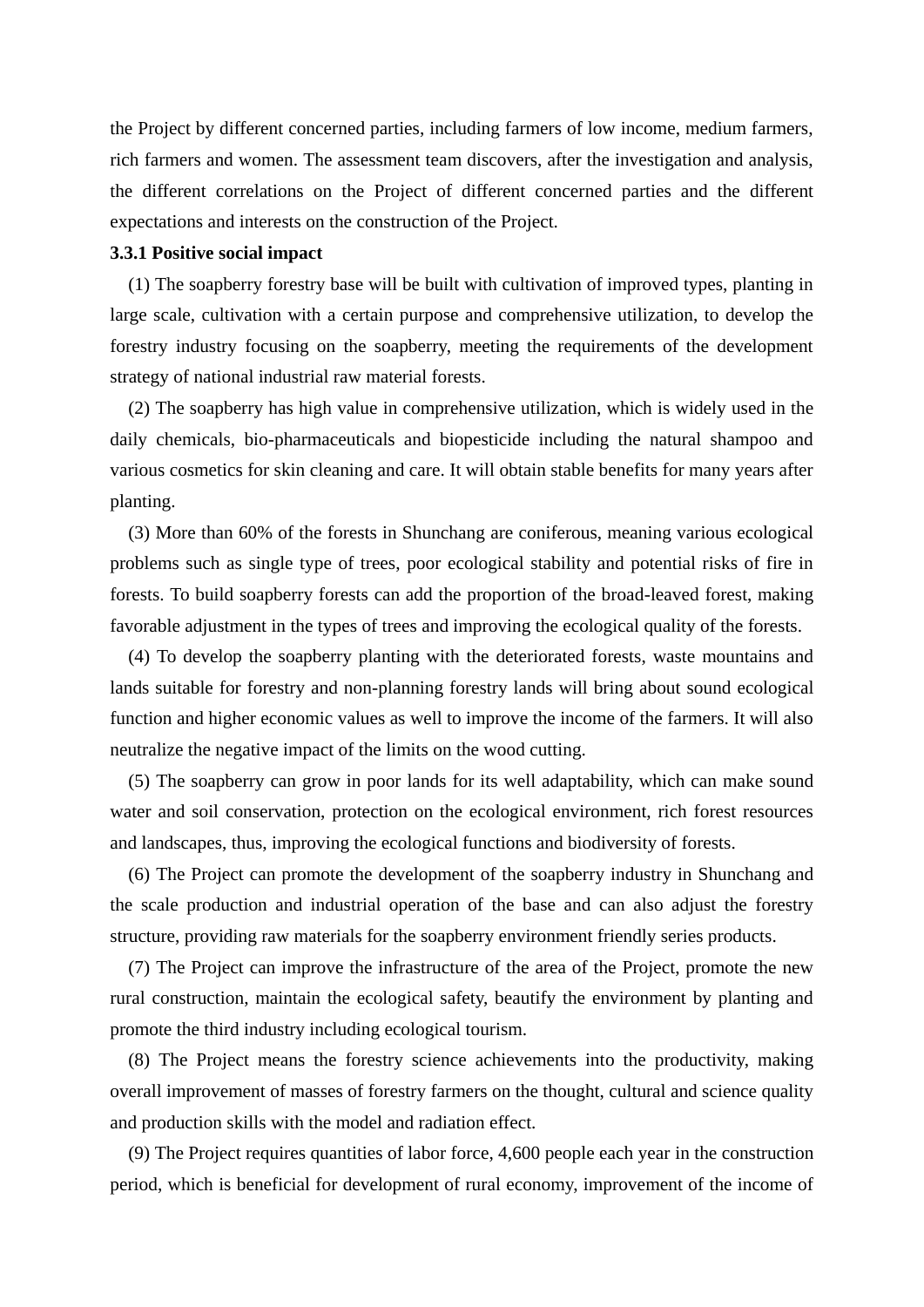farmers, social stability and promotion of mountainous culture.

#### **3.3.2 Negative impact on society of the Project**

(1) It's the first time that the government of Shunchang applies for EIB loan, which means possible risks of repayment and tight financial budget of the County.

(2) The state-owned forestry farms operate in plan. Participating in the construction of the soapberry base means adjustment on the original plan. The large area of soapberry in maintains requires cultivation and fruit picking every year, causing higher operation cost. Thus, the economic benefit of the forestry farm will be impacted in case of the benefits not higher than those of the traditional spruce operation.

(3) The soapberry planting in large areas has a certain risk on the operation mode, technical measures, fires and diseases and pests.

#### <span id="page-16-0"></span>**3.3.3 Measures to reduce negative impact on society of the Project**

(1) The government of Shunchang authorizes the Finance Bureau of the County to formulate the loan project management system, making guidance and supervision on the capital, finance, debts of the loan and supervising the implementation and utilization of loan capital and supporting capital. The Bureau will, with the authorization of the Ministry of Finance, be responsible for the payment of loan capital and special account management and liability division and repayment of capital and interests as well as other fees of the loan capital. The Bureau will make guidance and supervision on the purchasing of the loan project jointly with other related sectors.

(2) Shunchang Project Office is responsible for loan from EIB and the Finance Bureau of the County issues the loan repayment commitment. The debtor, Shunchang Project Office, is responsible for repayment of the capital and interests. The debt is in EU while the capital is appropriated in RMB. The foreign exchange risk lies in Shunchang Project Office in actually incurring amount. There is no risk for the owners of the forestry land in the load repayment. However, Shunchang Project Office, the debtor of the Project loan, will have the risk of repayment in case of any risk in the Project, so will Shunchang Finance Bureau, the guarantor. The load interest within the operation period (including construction period) will be RMB ¥39.497million and the capital and interests to be repaid will be RMB¥279.497million in accordance with the loan repayment conditions. The capital for repayment will come from the amortization and undistributed profit. Measures to control risks: Shunchang Finance Bureau formulates the loan repayment policies and makes clear the relation of credit and debt. Shunchang Project Office opens the repayment reserve fund account and makes positive collection of repayment reserve fund, to avoid possible repayment risk. Shunchang Project Office will strengthen the R&D of soapberry fruit processing and comprehensive utilization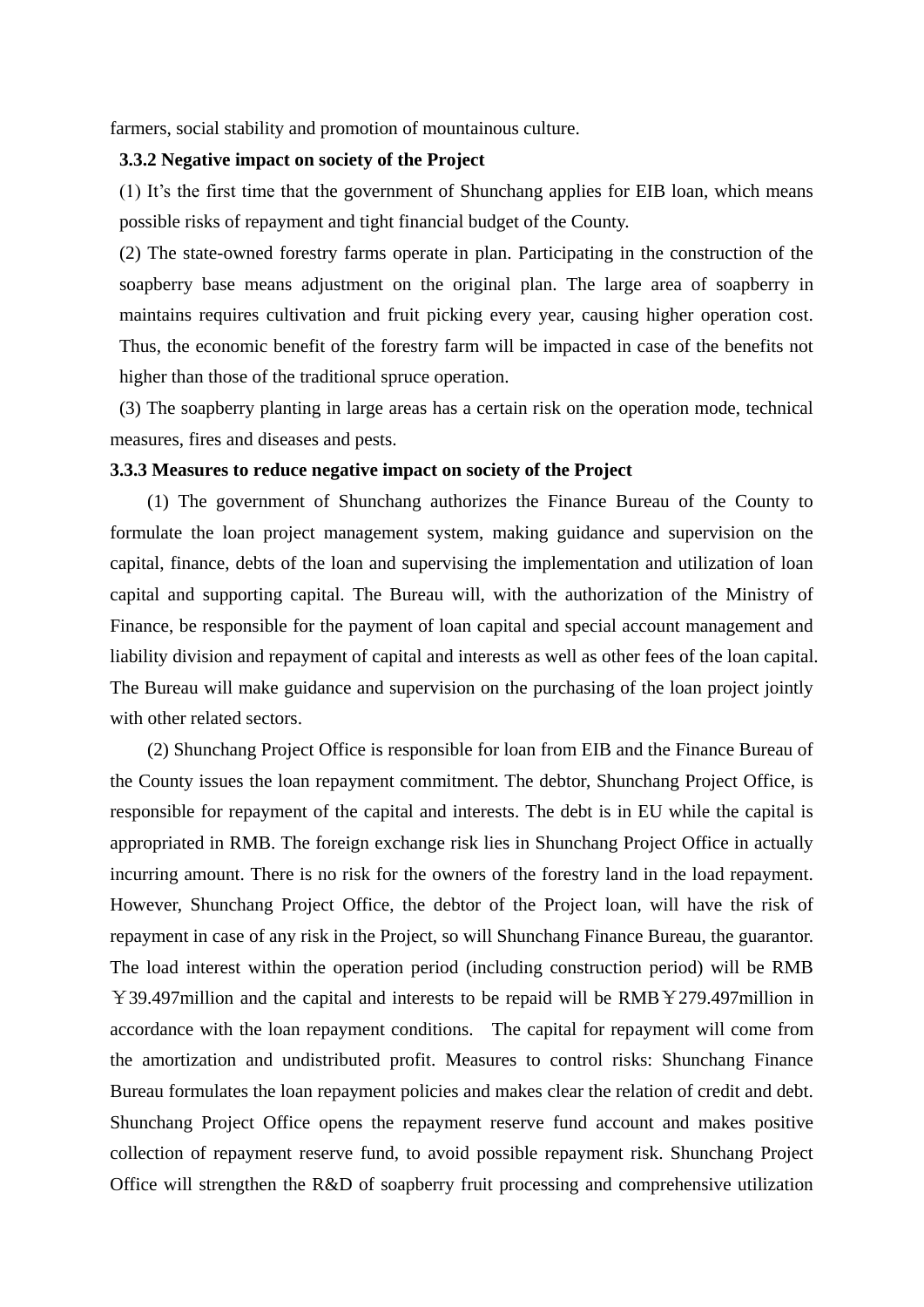and the development of new products to improve the industrial level and economic benefits, income of the enterprise, thus, reducing the risk on the loan repayment.

(3) To make sure the smooth implementation of the Project, Shunchang Project Office has make reasonable adjustment on the production plan of 2016-2020 of the state-owned forestry farm. Shunchang State-owned Forestry Farm and Sanqing Company, before the commencement of the Project, operate with the provincial Forestry Department and Forestry Science Academy to build the soapberry nursery gardens, scion-plucking gardens and model forests, thus, accumulating the operation technology and management experience. The professional management team is also established. The mixing mode of soapberry and spruce in the State-owned Forestry Farm can avoid the soil fertility deterioration of the spruce forestry lands and make sure the benefits from spruce. The proportion of spruce is larger than that of the soapberry, which can promote the growing and timber of the spruce. However, it impacts the growing and fruiting of the soapberry. The key technology is how to make time-space control by timely intermediate cutting of the spruce, reducing the closing density and promoting the fruiting of the soapberry.

(4) There is a long history of planting soapberry in Shunchang, without risks of freezing damages and little impact from typhoon and windstorm. No serious diseases and pests have been found in the soapberry so far. However, Shunchang Project Office operates with the firefighting office and forest control station of the County in reserving the funds for forest protection, firefighting and diseases and pests control, strengthening the infrastructure construction and completing the perfect forest firefighting and diseases and pests control system, thus, reducing the risks to the minimum.

(5) The poor farmers cover 15% approximately of all farmers. They are eager to participate into the construction of the Project. However, they have the risk of marginalization due to limited capital and little experience. To make sure the economic benefits for such disadvantaged groups, the Project Office will emphasize the support to the farmers with lower income to allow them participate in the Project with the labor service, but not capital, thus, reducing the possible risks. The social assessment team considers that there is little possibility of marginalization to woman, for they play a sound role in the seeding cultivation and fruit picking. The Project involves the people of She Ethic Group, a minority, who have no remarkable difference in the economy and political system with the mainstream society. Considering the specific difficulties of She Ethic Group to participate in the Project, Shunchang Project Office will provide the support in the capital and technology, making sure the benefits for the minority.

#### <span id="page-17-0"></span>**3.3.4 Summary of social impact assessment**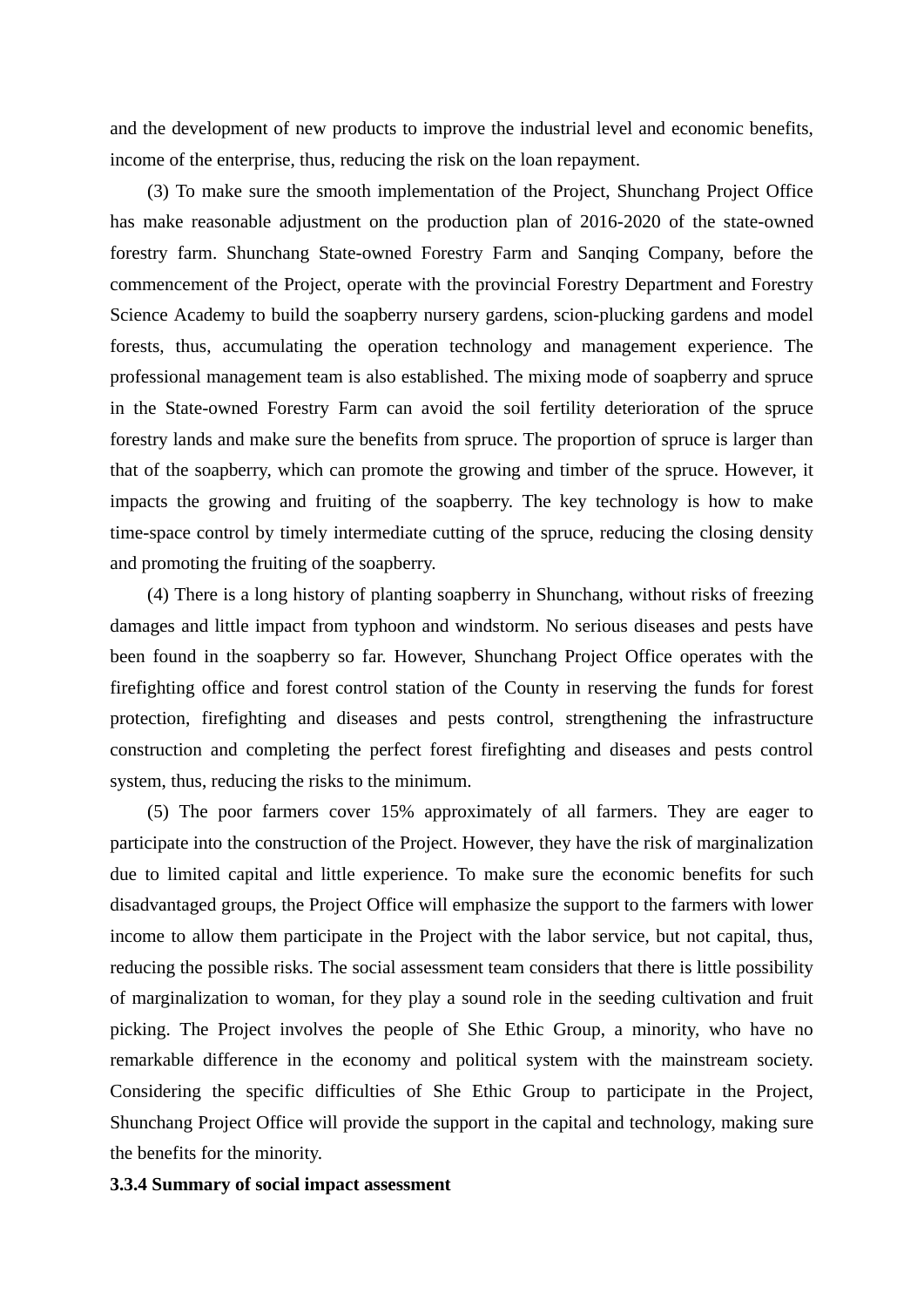After referring to the related documentations of statistics yearbooks of Shunchang County, site investigation and interview on 179 villages (work areas) of 20 townships (towns and farms) and repeated negotiations and questionnaires with the concerned parties, the social assessment teams discovers that 99% of the investigated people understand the purpose of the Project, more than 95% know about the project construction by Shunchang Project Office, 87.2% consider the base construction will benefit the social and economic development of Shunchang County and support the social impact. It means the forestry farmers have higher concern on the Project, making sound mass foundation for the construction of the Project.

In the investigation people, the people of medium income have higher concern on the construction of the Project, showing the forestry farmers are positive to participate in the construction of the Project, to promote the economic development of the town and to increase the income of the forestry farmers. More than 77.3% of the farmers are willing to cooperate or contract while 58.9% of the farmers consider the Project will have no or little impact on the firewood cutting and herding of villagers.

In terms of the base construction program, forestation mode and technical measures, 89.8% of investigated people consider the construction program is feasible or basically feasible. 84.6% consider the social responsibility management system in the base construction is perfect or relatively perfect. As to the labor force in the base construction, most farmers consider it's suitable for contract operation. More than 65% of the investigated people consider the soapberry project has serious impact on the development of the rural economy while more than 85% consider the risks are preventable and controllable.

#### <span id="page-18-0"></span>**3.4Monitoring methods and technology**

The project monitoring is intended for the realization of the target, making sure the smooth implementation of the Project according to the design program and making sure the participation and benefits of the target groups. Therefore, the soapberry forestry base project will establish the monitoring and assessment system on the social impact at the county level and town level in the following specific procedures:

(1)To collect the data information of the typical units or farmers with interview and questionnaire;

(2) To make interview of county level (including State-owned Forestry Farm) and town level, to collect the secondary data on the achievement information of the Project, meanwhile to collect related documents in the country and towns, to make comparison with the baseline data in the social assessment;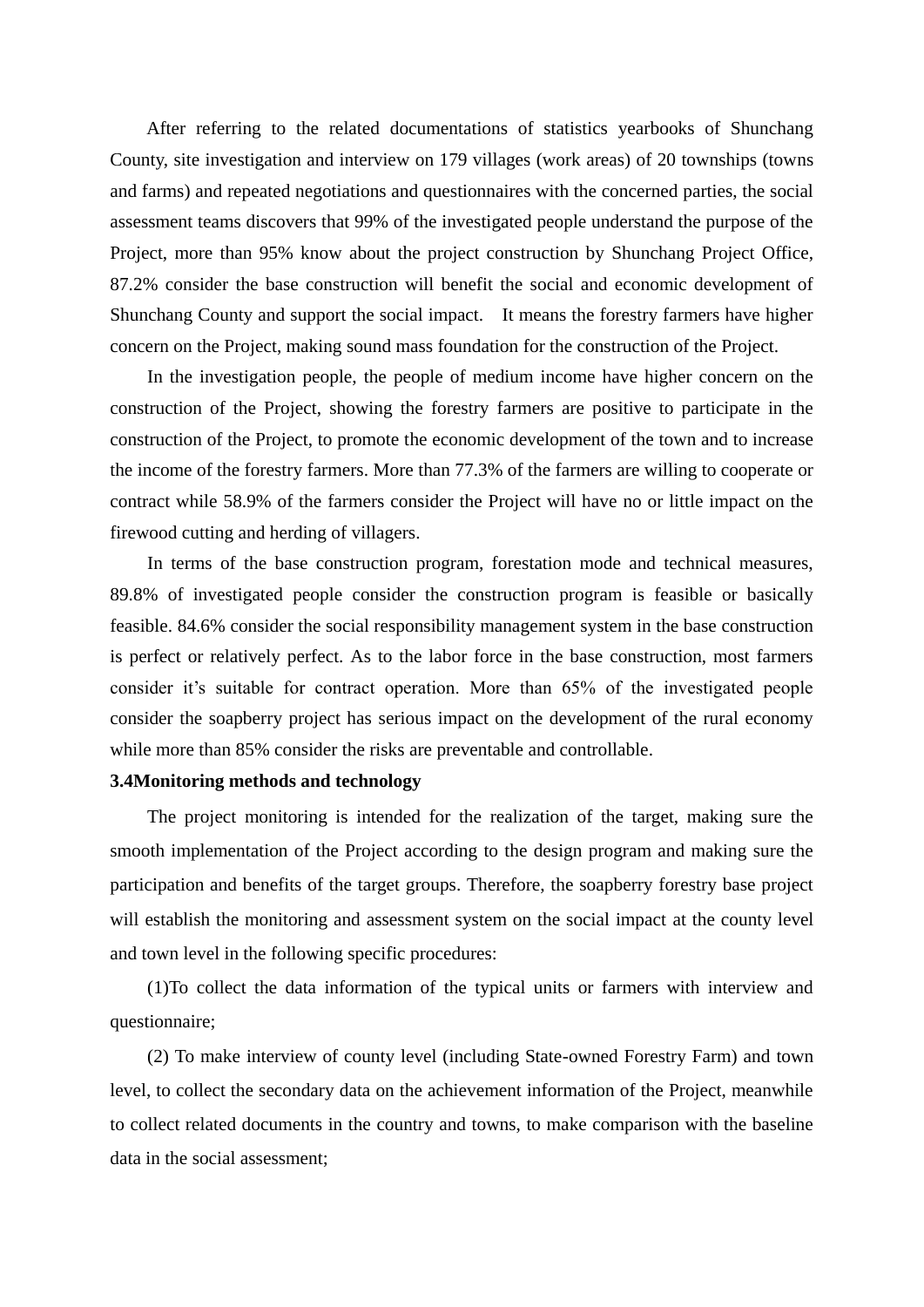(3) To summarize and analyze the collected achievement information of the Project, to draw the assessment conclusion, to include such actual data into the annual, intermediate and final monitoring assessment reports, to report to the sectors of the upper level and to make feedback to the State-owned Forestry Farm, villages and Sanqing Company.

In the monitoring of the Project, the Project Office of the County will determine the monitoring assessment assignment for each year according to the development of the Project, to include the project monitoring assessment guidance and training expenses of the county level into the county project management expenses budget, which will be paid from the supporting expenses of the county level. The County Project Office and Sanqing Company will be responsible for the monitoring assessment on the participation negotiation by the State-owned Forestry Farm, Sanqing Company and villages in the planning period. The monitoring assessment on the participation of the State-owned Forestry Farm and villagers, benefits and social effect will be made simultaneously with the monitoring assessment on the achievements of the Project after the commencement of the Project. The township or town forestry stations will be responsible for collecting the social impact dynamic data. Each assessment on the social impact will be made each half years on the basis of the collection and summary of dynamic changing data of various townships or towns of the Project. The assessment results and conclusion will be an integrated part of the half year and annual development reports. The County Project Office will be responsible for preparing the monitoring assessment report of the Project achievements and submit to the provincial project office.

## <span id="page-19-0"></span>**4. Conclusion**

Shunchang has the natural conditions for the construction of the soapberry forestry base. The high concern and positive promotion of the government of Shunchang provides the guarantee and support for the development of the soapberry industry. The farmers have accumulated a certain techniques and experience on forestation and Sanqing Company has stronger technical force in the development of the soapberry series products. The investigation and analysis by the social impact assessment team shows that the financial Internal rate of return each ha of the soapberry forestry base of 10,000ha will be 19%. The Project has the overall financial internal rate of return of 16%, larger than the base earning ratio of 8%, the financial net present value of RMB¥523.80millioin, static payback period (including construction period) of 12.58years and dynamic payback period (including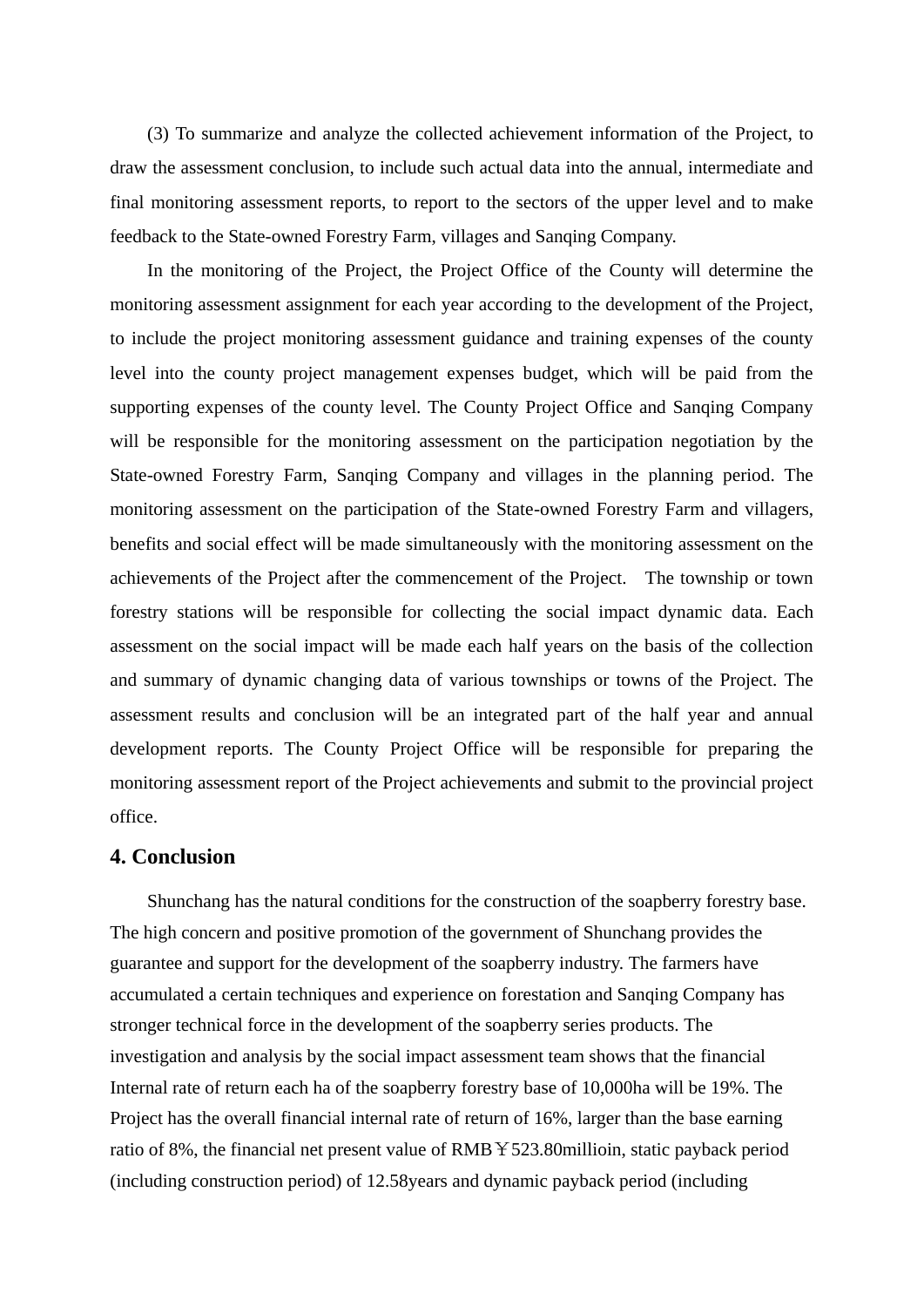construction period) of 14.77years, the return of investment of 21.3%, profit and tax investment ratio of 21.3, which shows the sound financial benefits. The Project can provide the employment opportunities of more than 4,600 each year in the construction period and more than 27,800 in the operation period, which can improve the income of the farmers. The Project makes full use of the cutover lands, low-yield orchard and waste farmlands for planting soapberry, which increases the forestry area, improves the proportion of broad-leaf forests, optimizes the structure of tree types, thus controlling the impact on the ecological environment, water environment, soil environment and water and soil loss. The Project has little impact on the ecological environment, water environment, soil environment and water and soil loss in the operation period, making huge ecological benefits and social benefits as well.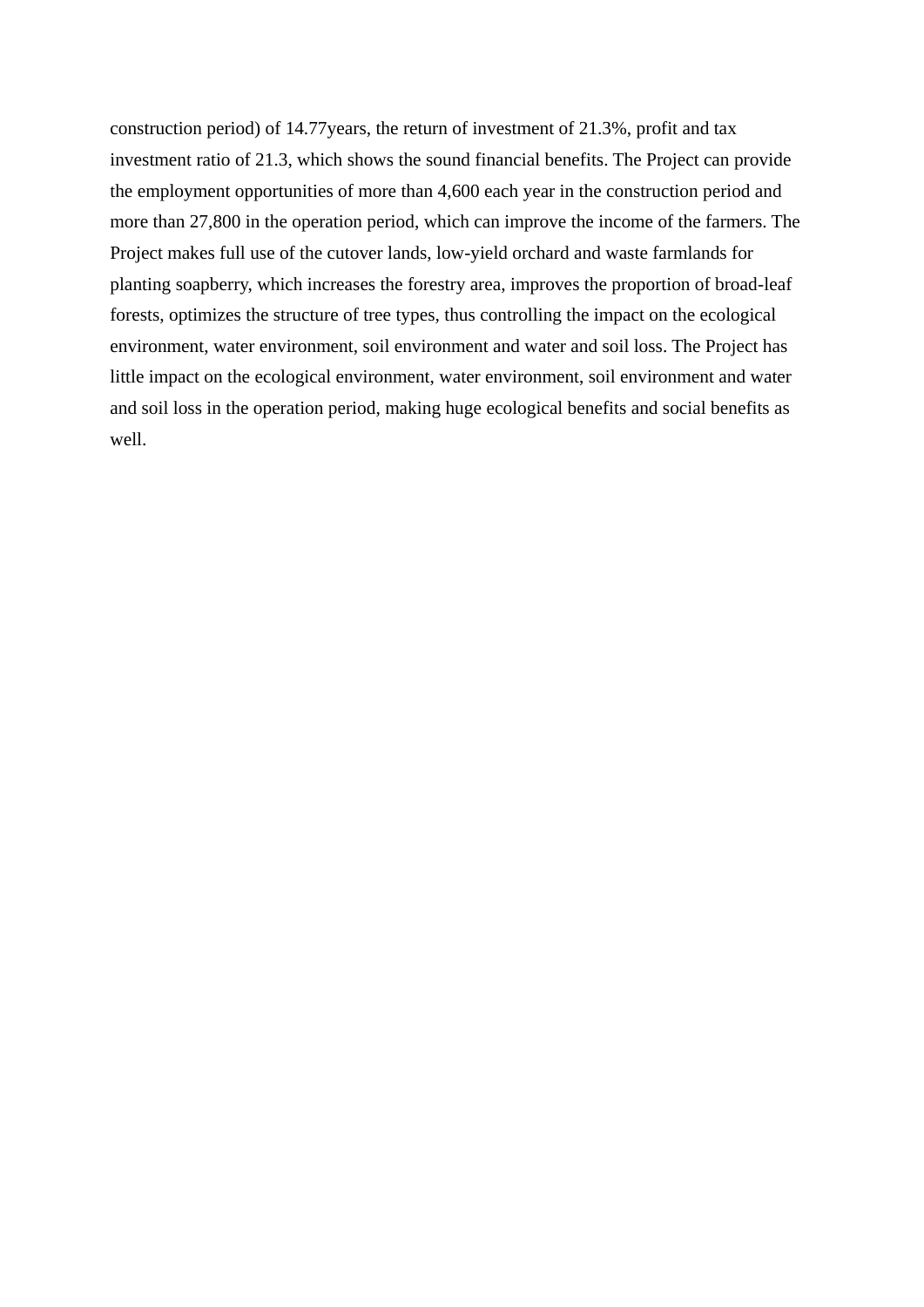# <span id="page-21-0"></span>**Appendix figure 1 EIB loan project area sketch**